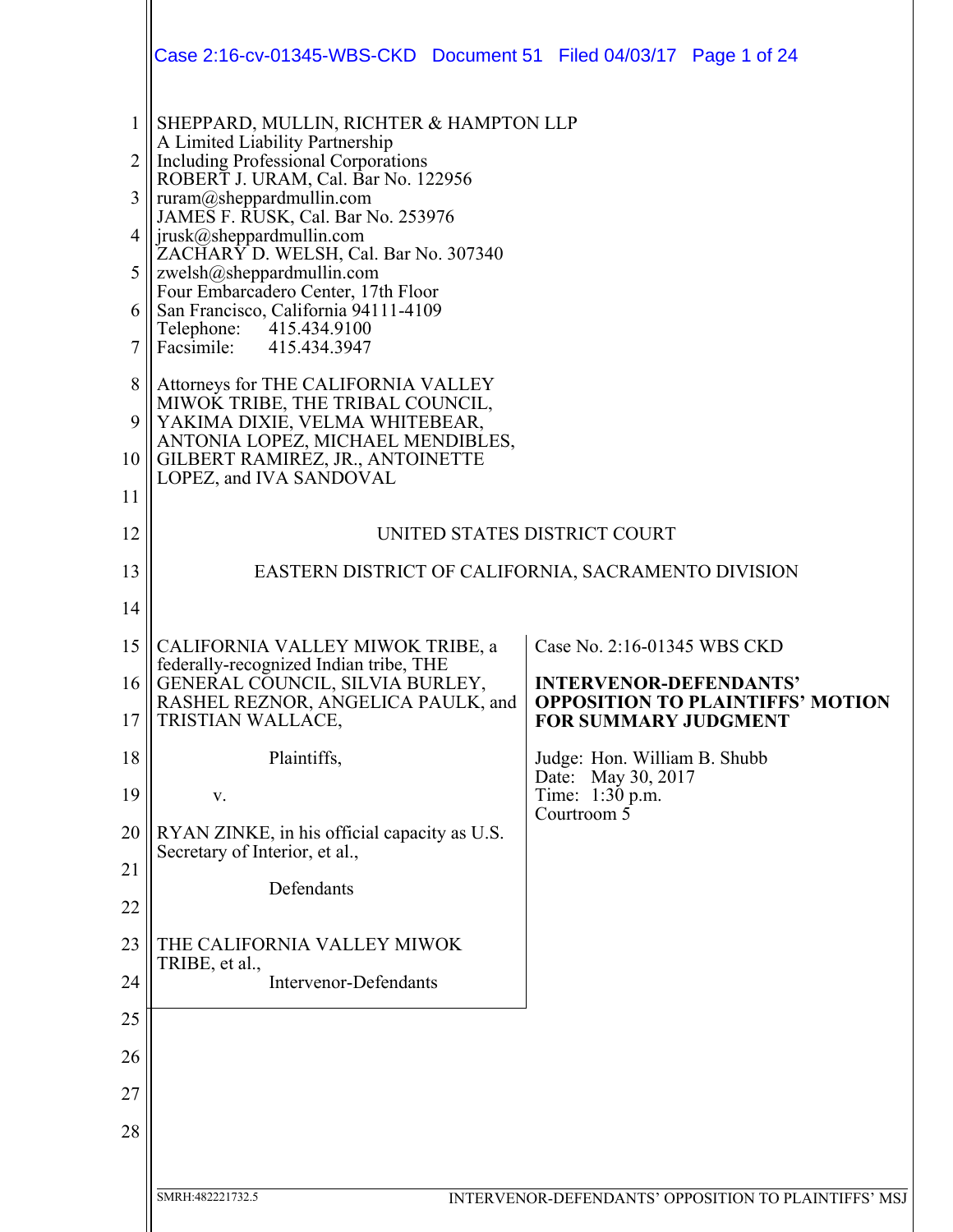| 1        |                 | <b>TABLE OF CONTENTS</b>                                                                                                                   |      |
|----------|-----------------|--------------------------------------------------------------------------------------------------------------------------------------------|------|
| 2        |                 |                                                                                                                                            | Page |
| 3<br>I.  |                 |                                                                                                                                            |      |
| 4<br>Π.  |                 |                                                                                                                                            |      |
| III.     |                 |                                                                                                                                            |      |
| 6<br>7   | A.              | The BIA's decision to not recognize the Burleys' government under the                                                                      |      |
| 8        |                 | 1.<br>The BIA decided in 2004 to <i>not</i> recognize the Burley tribal                                                                    |      |
| 9<br>10  |                 | 2.<br>The Burleys' claim that the BIA must recognize the 1998 General                                                                      |      |
|          | <b>B.</b>       |                                                                                                                                            |      |
|          | $\mathcal{C}$ . | The six-year statute of limitations for claims against the United States did                                                               |      |
|          |                 | 1.                                                                                                                                         |      |
|          |                 | The statute of limitations did not bar the Tribe's claims in Miwok<br>2.                                                                   |      |
| 16       | D.              |                                                                                                                                            |      |
| 17       |                 | The Assistant Secretary exercises plenary authority over Indian<br>1.                                                                      |      |
| 18<br>19 |                 | The IBIA regarded the 2004 and 2005 Decisions as having <i>finally</i><br>2.<br>decided that the BIA did not recognize the Burleys' Tribal |      |
| 20       |                 | The 2015 Decision properly decided the issues raised by the IBIA's<br>3.                                                                   |      |
|          | E.              | The Burleys cannot show that the BIA was required-or even authorized-                                                                      |      |
|          | F.              | The Eligible Group "system" does not force the Tribe to reorganize 16                                                                      |      |
|          | G.              | The validity of the 2015 Decision does not depend on the purpose for                                                                       |      |
| 25<br>26 | Н.              | The alleged motives of Yakima Dixie or Chadd Everone are irrelevant to                                                                     |      |
|          | Ι.              |                                                                                                                                            |      |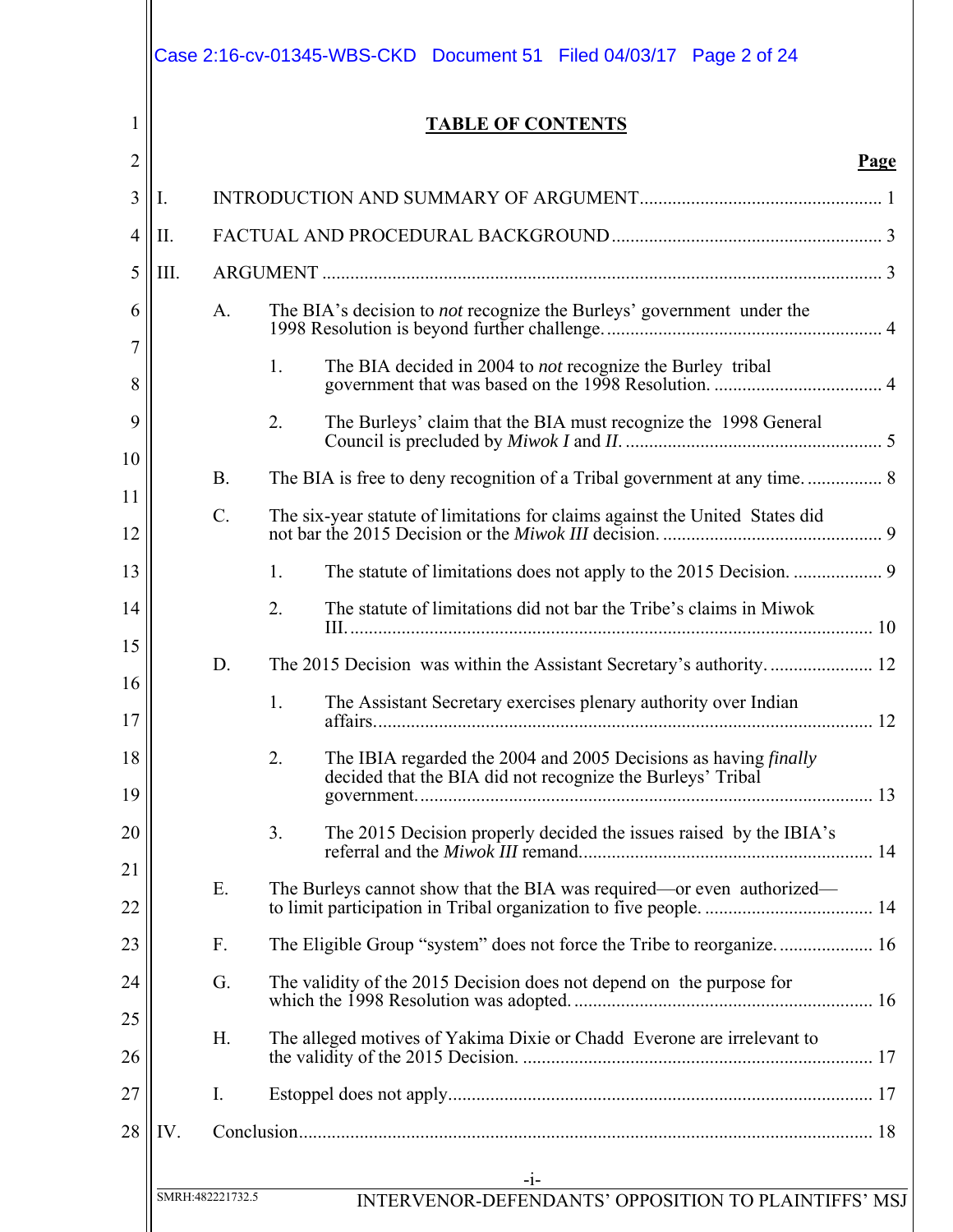|                | Case 2:16-cv-01345-WBS-CKD  Document 51  Filed 04/03/17  Page 3 of 24                                        |
|----------------|--------------------------------------------------------------------------------------------------------------|
| 1              | TABLE OF AUTHORITIES                                                                                         |
| $\overline{2}$ | Page(s)                                                                                                      |
| 3              | <u>Federal Cases</u>                                                                                         |
| $\overline{4}$ | Aguayo v. Jewell                                                                                             |
| 5              |                                                                                                              |
| 6              | Alan–Wilson v. Bureau of Indian Affairs                                                                      |
| 7              | Allen v. McCurry                                                                                             |
| 8              |                                                                                                              |
| 9              | C.D. Anderson & Co. v. Lemos                                                                                 |
| 10             | California Valley Miwok Tribe v. Jewell                                                                      |
| 11             |                                                                                                              |
| 12             | California Valley Miwok Tribe v. Jewell                                                                      |
| 13             |                                                                                                              |
| 14             | California Valley Miwok Tribe v. Kempthorne                                                                  |
| 15             | California Valley Miwok Tribe v. Pacific Regional Director                                                   |
| 16             |                                                                                                              |
| 17             | California Valley Miwok Tribe v. The California Gambling Control Comm'n                                      |
| 18             |                                                                                                              |
| 19             | California Valley Miwok Tribe v. USA                                                                         |
| 20             | Cedars-Sinai Med. Ctr. v. Shalala                                                                            |
| 21             |                                                                                                              |
| 22             | California Valley Miwok Tribe v. United States                                                               |
| 23             |                                                                                                              |
| 24             | Kamilche Co. v. United States<br>53 F.3d 1059 (9th Cir. 1995), opinion amended on reh'g sub nom. Kamilche v. |
| 25             |                                                                                                              |
| 26             | Montana v. United States                                                                                     |
| 27             | Ojo v. Farmers Group, Inc.                                                                                   |
| 28             |                                                                                                              |
|                | $-ii-$                                                                                                       |
|                | SMRH:482221732.5<br>INTERVENOR-DEFENDANTS' OPPOSITION TO PLAINTIFFS' MSJ                                     |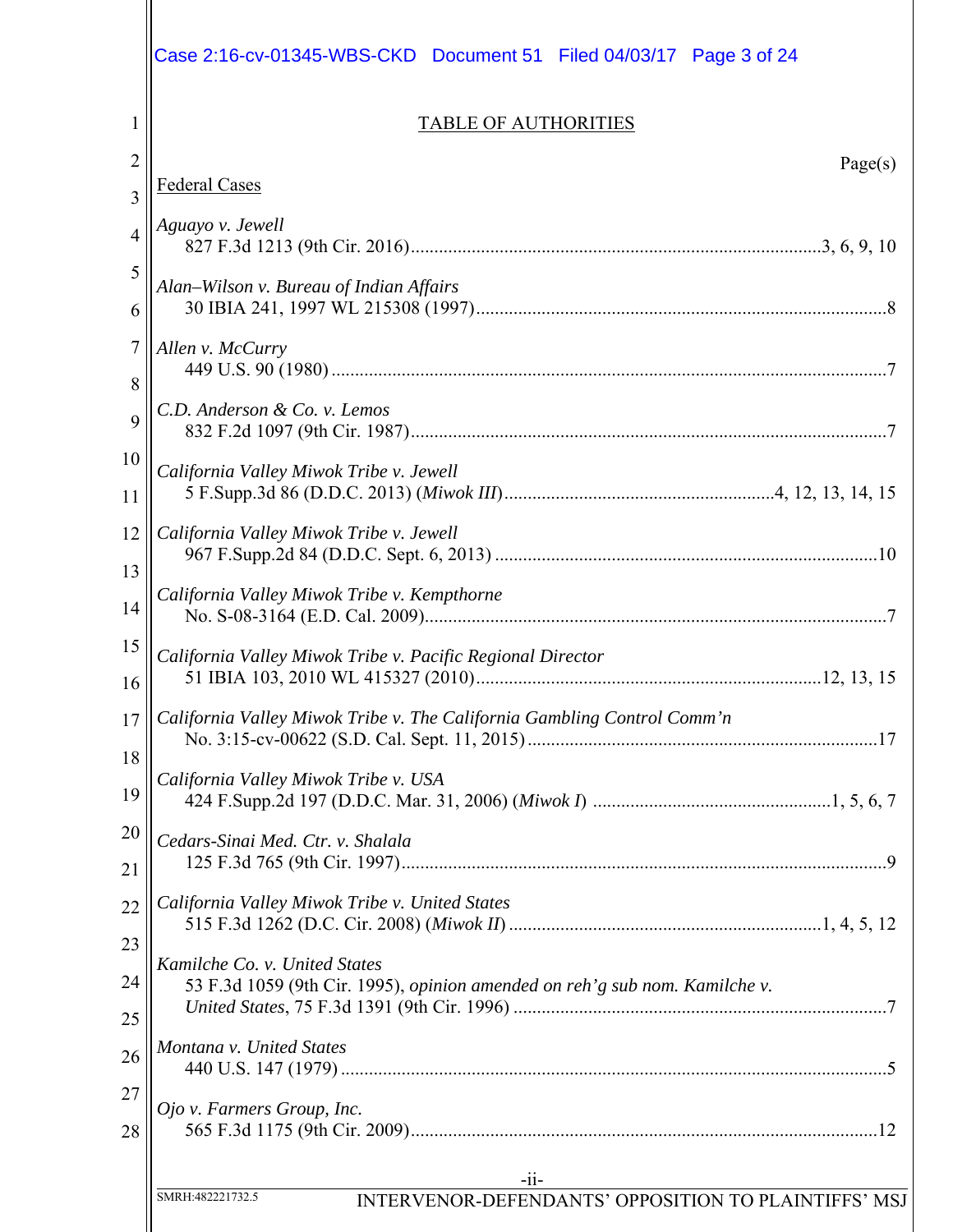|                     | Case 2:16-cv-01345-WBS-CKD  Document 51  Filed 04/03/17  Page 4 of 24    |
|---------------------|--------------------------------------------------------------------------|
| $\mathbf{1}$<br>2   | Ransom v. Babbitt                                                        |
| 3                   | Rosales v. Sacramento Area Dir., Bureau of Indian Affairs                |
| $\overline{4}$<br>5 | Selkirk Conservation Alliance v. Forsgren                                |
| 6<br>7              | Stock West Corp. v. Lujan                                                |
| 8                   | Timbisha Shoshone Tribe v. U.S. Department of Interior                   |
| 9<br>10             | United States v. ITT Rayonier, Inc.                                      |
| 11<br>12            | United States v. Mendoza                                                 |
| 13                  | Williams v. Gover                                                        |
| 14<br>15            | Wind River Min. Corp. v. U.S.                                            |
| 16                  | <b>State Cases</b>                                                       |
| 17<br>18            | California Valley Miwok Tribe v. California Gambling Control Commission  |
| 19                  | Federal: Statutes, Rules, Regulations, Constitutional Provisions         |
| 20                  | 25 C.F.R.                                                                |
| 21                  |                                                                          |
| 22                  |                                                                          |
| 23                  |                                                                          |
| 24                  |                                                                          |
| 25                  |                                                                          |
| 26                  |                                                                          |
| 27                  | 28 U.S.C.                                                                |
| 28                  |                                                                          |
|                     | $-iii-$                                                                  |
|                     | SMRH:482221732.5<br>INTERVENOR-DEFENDANTS' OPPOSITION TO PLAINTIFFS' MSJ |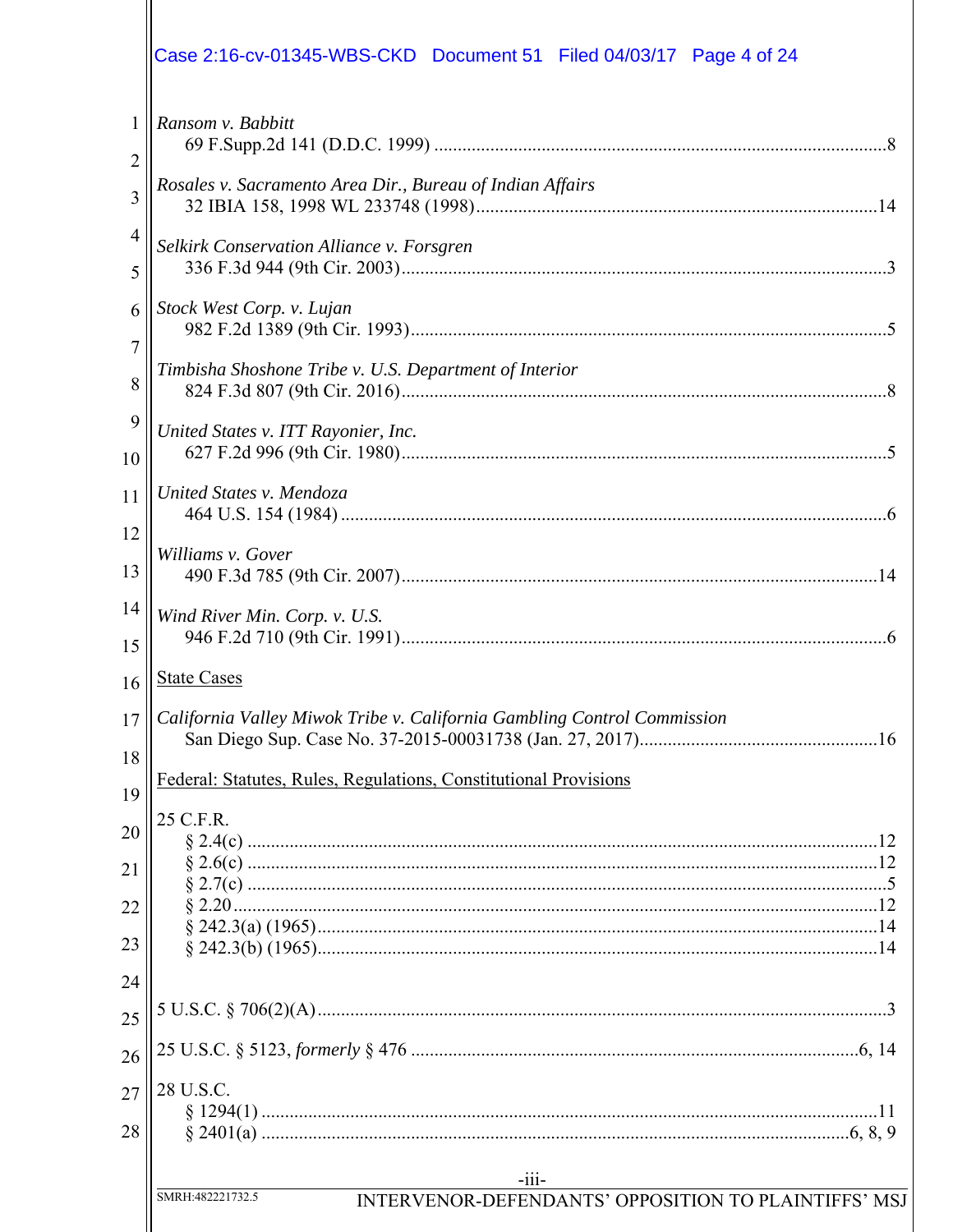|                | Case 2:16-cv-01345-WBS-CKD  Document 51  Filed 04/03/17  Page 5 of 24    |
|----------------|--------------------------------------------------------------------------|
| $\mathbf 1$    |                                                                          |
| $\overline{c}$ | Other Authorities                                                        |
| $\mathfrak{Z}$ |                                                                          |
| $\overline{4}$ |                                                                          |
| 5              |                                                                          |
| 6              |                                                                          |
| $\overline{7}$ |                                                                          |
| 8              |                                                                          |
| 9              |                                                                          |
| 10             |                                                                          |
| 11             |                                                                          |
| 12             |                                                                          |
| 13             |                                                                          |
| 14<br>15       |                                                                          |
| 16             |                                                                          |
| 17             |                                                                          |
| 18             |                                                                          |
| 19             |                                                                          |
| 20             |                                                                          |
| 21             |                                                                          |
| 22             |                                                                          |
| 23             |                                                                          |
| 24             |                                                                          |
| 25             |                                                                          |
| 26             |                                                                          |
| 27             |                                                                          |
| 28             |                                                                          |
|                | $-iv-$                                                                   |
|                | SMRH:482221732.5<br>INTERVENOR-DEFENDANTS' OPPOSITION TO PLAINTIFFS' MSJ |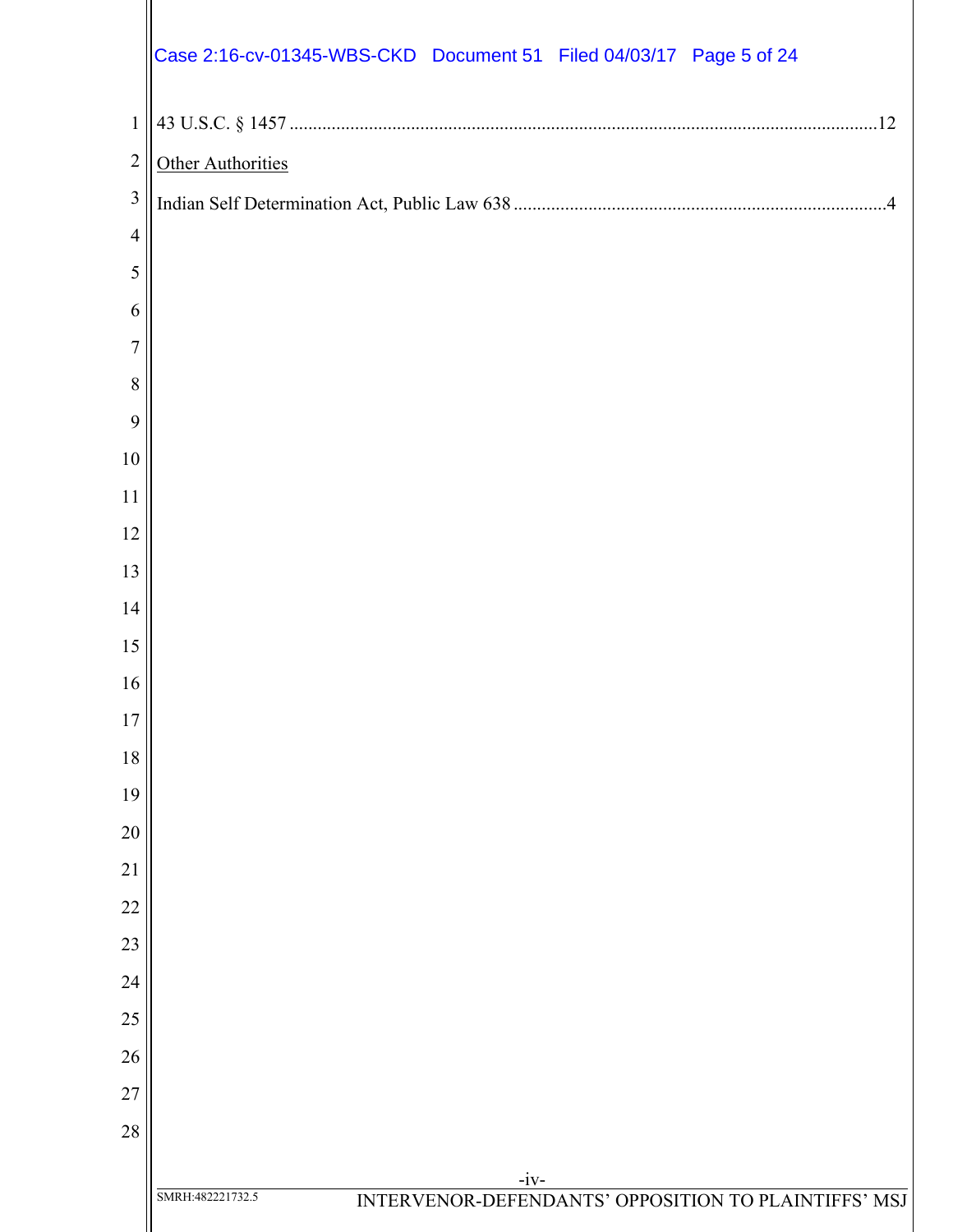# **I. INTRODUCTION AND SUMMARY OF ARGUMENT**

2 3 4 5 6 7 8 9 10 11 12 In his December 30, 2015 decision (2015 Decision), Assistant Secretary – Indian Affairs Kevin Washburn determined that the United States Bureau of Indian Affairs (BIA) does not recognize a government for the California Valley Miwok Tribe (Tribe) based on Resolution #GC-98-01 (the 1998 Resolution), which was signed by just two people. The 2015 Decision found that Silvia Burley and her three family members — who claim to lead a tribal council established under the 1998 Resolution — do not represent the Tribe. Just like BIA decisions issued in 2004 and 2005, the 2015 Decision informed the Burleys that the BIA could only recognize a Tribal government established through a process that reflected the involvement of the whole Tribal community. The 2015 Decision reasonably identified that community as the lineal descendants of the Miwok Indians for whom the Sheep Ranch Rancheria was established in 1916 (the Eligible Groups). $<sup>1</sup>$ </sup>

13 14 15 16 17 18 19 In their motion for summary judgment, the Burleys do not show that the Assistant Secretary's identification of the Eligible Groups was arbitrary or capricious. They do not dispute the evidence in the record proving there are several hundred members of the Tribal community who meet the Eligible Group criteria. They do not claim those Eligible Group members participated in adopting the 1998 Resolution. Instead, the Burleys argue that the BIA once recognized a tribal council based on the 1998 Resolution and is now barred from ever changing that position.

20 21 22 23 24 25 26 27 The Burleys' arguments all fail. *First*, the BIA dealt with the Burleys' tribal council, which is based on the 1998 Resolution, for several years, but it denied recognition of the council in 2004 and reaffirmed its position in 2005. The Burleys unsuccessfully challenged the BIA's 2004 and 2005 decisions in *Miwok I* and *Miwok II*. *California Valley Miwok Tribe v. USA*, 424 F.Supp.2d 197 (D.D.C. Mar. 31, 2006) (*Miwok I*), *affirmed, California Valley Miwok Tribe v. United States*, 515 F.3d 1262, 1263 (D.C. Cir. 2008) (*Miwok II*). The Burleys are precluded from relitigating in this court their failed challenge to the BIA's denial of recognition, which occurred  $\overline{a}$ 

28 <sup>1</sup> The Tribe was formerly known as the Sheep Ranch Rancheria of Me-wuk Indians.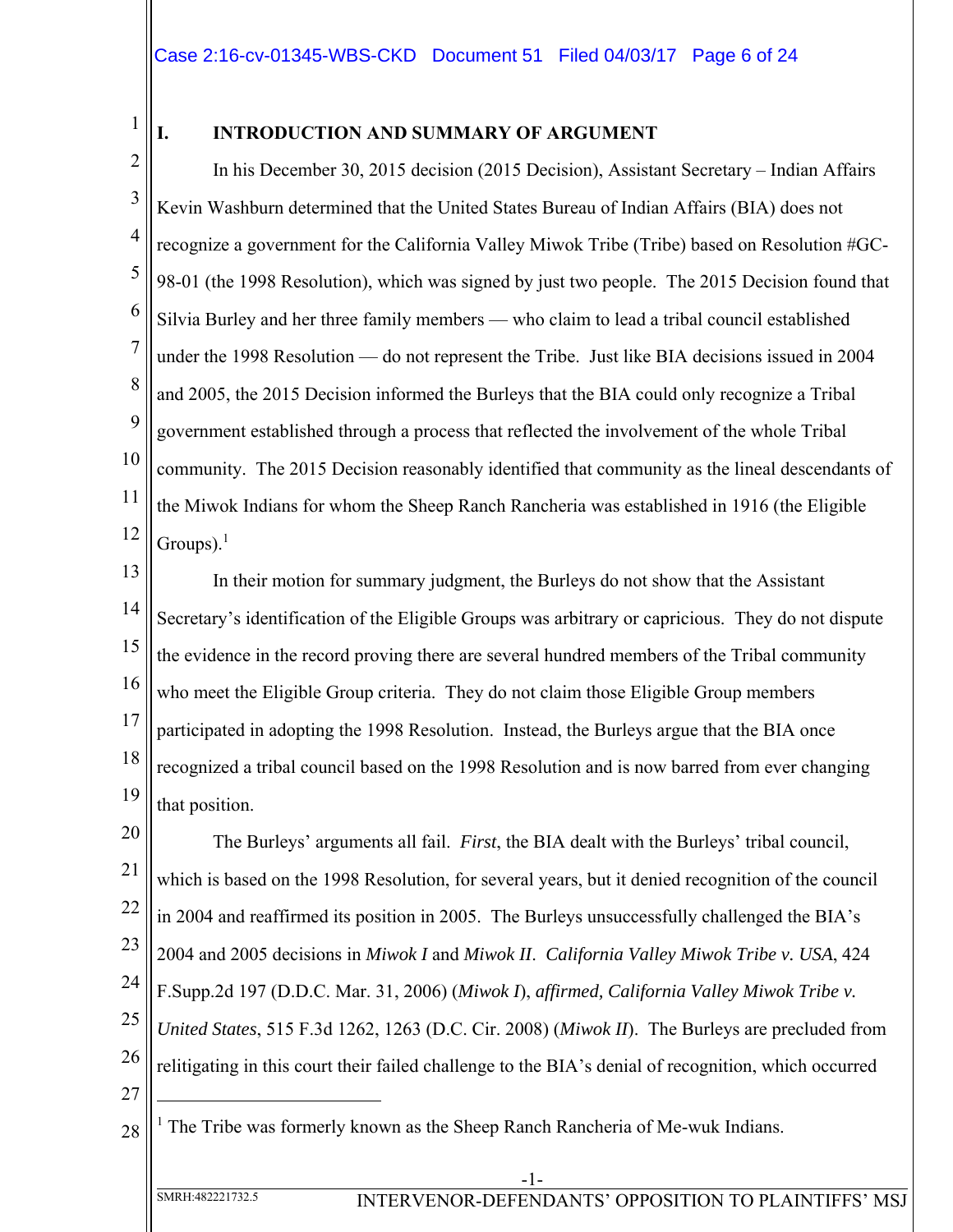## Case 2:16-cv-01345-WBS-CKD Document 51 Filed 04/03/17 Page 7 of 24

1 2 3 more than a decade ago. Even if the issue were not already decided, the BIA is free to deny recognition of a tribal government at any time it discovers the government does not reflect the will of the tribal community.

4 5 6 7 8 9 10 11 *Second*, the six-year statute of limitations for claims against the United States did not bar the 2015 Decision from determining that the 1998 Resolution is an insufficient basis for a Tribal government. The statute of limitations applies to *claims* filed in federal court, not to arguments presented to federal agency officials or decisions made by those officials. The statute of limitations also did not bar the court's decision in *Miwok III*, which led to the 2015 Decision. *Miwok III* correctly ruled that the Tribe's lawsuit in that case challenged an entirely new decision issued in August 2011, not the BIA's decision to deal with the Burleys prior to 2004. In any case, the Burleys cannot attack the *Miwok III* decision in this court.

12 13 14 15 16 17 18 19 20 21 *Third*, the findings in the 2015 Decision did not exceed the Assistant Secretary's jurisdiction, as the Burleys claim. By identifying the Eligible Groups, the 2015 Decision defined the "greater tribal community" that is entitled to participate in Tribal organization, and thus resolved the central issue raised by the Burleys' appeal to the Interior Board of Indian Appeals (IBIA), which the IBIA referred to the Assistant Secretary for resolution in 2010. Because the Eligible Groups did not participate in adopting the 1998 Resolution, the 2015 Decision also concluded that the BIA would not recognize a government based on the 1998 Resolution. This finding was well within the Assistant Secretary's plenary authority over Indian affairs and was consistent with the BIA's 2004 and 2005 decisions, which the IBIA recognized as having already finally decided that the BIA did not recognize the Burleys' Tribal government.

22 23 24 25 *Fourth*, the Burleys' sole effort to explain why participation in Tribal organization should be limited to five people relies on the *Tillie Hardwick* settlement agreement, which applies only to terminated tribes that participated in the *Hardwick* case and chose to settle on those terms. This Tribe has never been terminated and was not a party to the *Hardwick* case or the settlement.

26 27 28 *Fifth*, the Burleys' argument that the 1998 Resolution was intended to establish a fullfledged Tribal government, rather than an interim government to manage Tribal organization, is irrelevant. Also irrelevant are the Burleys' claims about the alleged motives of Mr. Dixie and his

-2-

SMRH:482221732.5 INTERVENOR-DEFENDANTS' OPPOSITION TO PLAINTIFFS' MSJ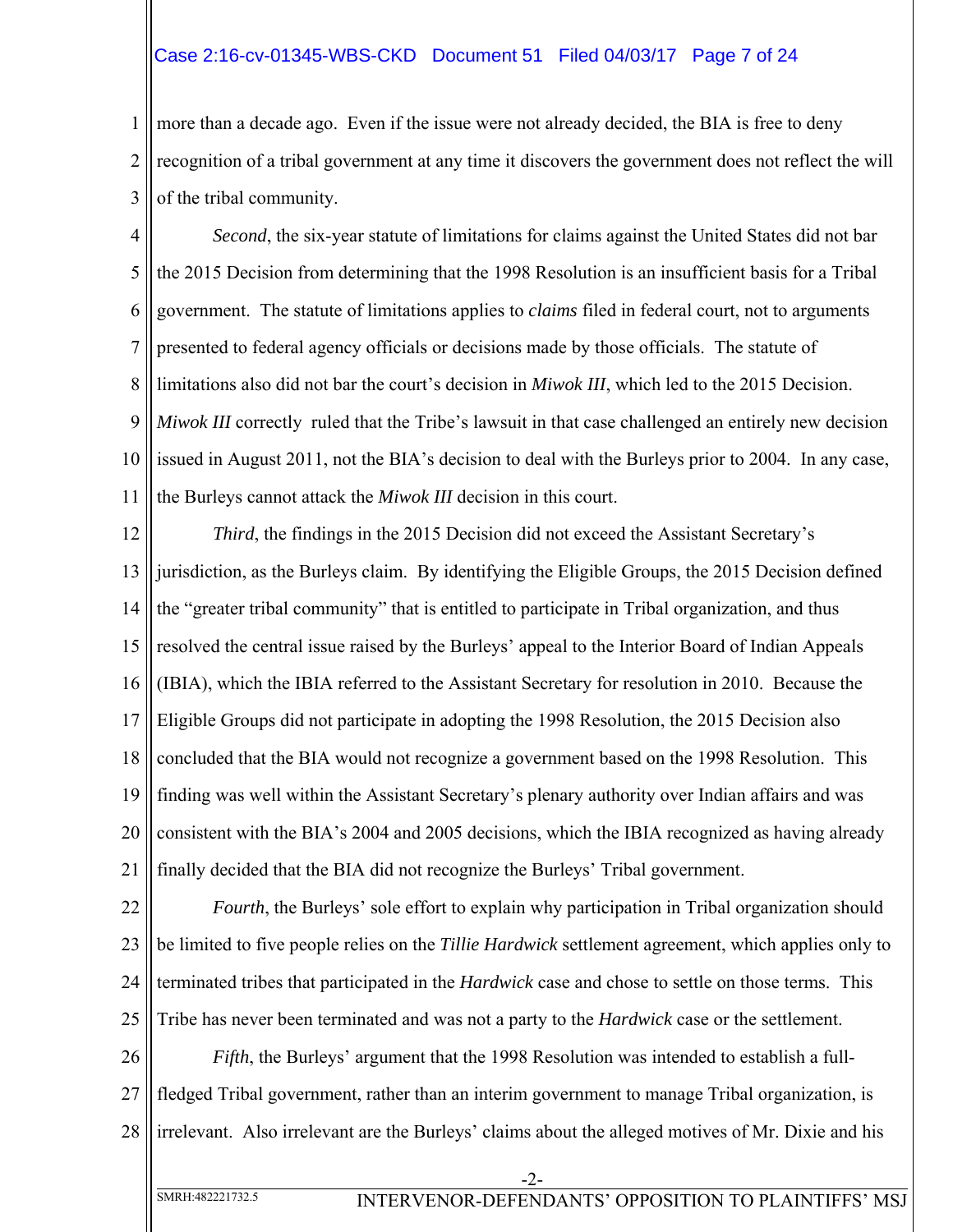## Case 2:16-cv-01345-WBS-CKD Document 51 Filed 04/03/17 Page 8 of 24

1 2 3 4 supporters in opposing the Burleys' government. Whatever the purpose of the 1998 Resolution, and whatever the parties' motives, the 1998 Resolution was adopted without the participation of nearly the entire Tribal community. The BIA correctly revoked any recognition of that government in 2004, and correctly maintained its position in the 2015 Decision.

5 6 7 8 9 10 *Sixth*, estoppel does not bar Mr. Dixie from objecting to the 1998 Resolution on the grounds that Melvin Dixie was excluded; Mr. Dixie correctly informed the BIA in 1998 that Melvin was living in Sacramento and could be contacted through Velma WhiteBear. Regardless, the 2015 Decision did not rely on Melvin's exclusion to find the 1998 Resolution invalid; it denied recognition of the 1998 Resolution because the Eligible Groups as a whole — not just Melvin were excluded from its adoption.

11 12 13 14 The Burleys have failed to show that the 2015 Decision was arbitrary, capricious, or an abuse of discretion. Intervenors request the Court deny the Burleys' motion for summary judgment in its entirety and grant summary judgment on all claims to federal defendants and Intervenors.

15

#### **II. FACTUAL AND PROCEDURAL BACKGROUND**

16 17 18 Intervenors' motion for summary judgment (ECF No. 47) details the factual and procedural history of this case. Additional facts relevant to the arguments raised in Plaintiffs' motion for summary judgment are presented in the Argument sections below.

19

## **III. ARGUMENT**

20 21 22 23 24 25 26 27 28 The Court reviews the Burleys' claims under the Administrative Procedure Act's deferential "arbitrary and capricious" standard of review. 5 U.S.C. § 706(2)(A). Under this standard, courts "must not substitute [their] judgment for that of the agency's, but instead must uphold the agency decision so long as the agency has considered the relevant factors and articulated a rational connection between the facts found and the choice made." *Selkirk Conservation Alliance v. Forsgren*, 336 F.3d 944, 953-954 (9th Cir. 2003) (citation omitted). Deference is particularly important where (as here) the agency was exercising its judgment within

-3-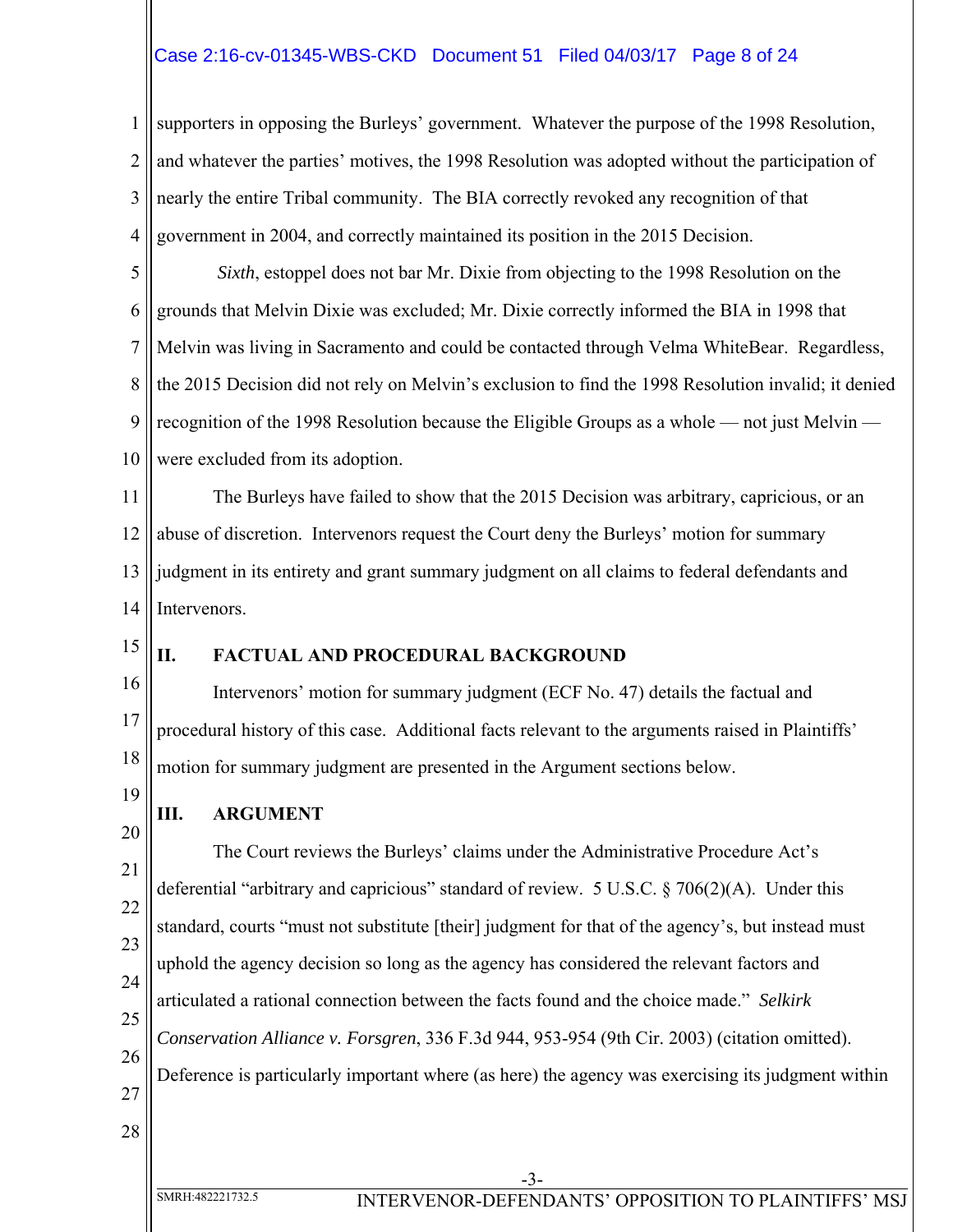# Case 2:16-cv-01345-WBS-CKD Document 51 Filed 04/03/17 Page 9 of 24

1 2 an area of specialized expertise. *See id.* at 954; *Aguayo v. Jewell*, 827 F.3d 1213, 1227 (9th Cir. 2016) (court's review of BIA decision must be "highly deferential").

3

4

5

6

7

## **A. The BIA's decision to** *not* **recognize the Burleys' government under the 1998 Resolution is beyond further challenge.**

The Burleys' challenge to the 2015 Decision relies primarily on their claim that the BIA may not withdraw recognition of the Tribal government they purportedly established under the 1998 Resolution. But the BIA did just that in 2004. The Burleys unsuccessfully challenged the BIA's decision in *Miwok I*, and that court's final judgment precludes them from relitigating the issue here.

- 8 9
- 10

## **1. The BIA decided in 2004 to** *not* **recognize the Burley tribal government that was based on the 1998 Resolution.**

11 12 13 14 15 16 17 18 19 20 21 22 In 1998, Yakima Dixie and Silvia Burley signed the 1998 Resolution, which purported to establish a "general council" governing body of the Tribe (General Council) and provided for appointment of a Chairperson to head that body. (2011-177.) The BIA apparently recognized Yakima Dixie as the initial Chairperson, but in April and May of 1999 Silvia Burley submitted documents to the BIA claiming she had replaced Dixie as the Chairperson of the General Council. (2011-180-181, 183.) On September 24, 1999, Burley and her daughter Rashel Reznor signed a resolution by which the General Council purportedly established, and transferred governance of the Tribe to, a "Tribal Council" (the Burley Tribal Council) with the same members and the same Chairperson as the General Council. (2011-199.) Thus, both the General Council and the Burley Tribal Council were based on the authority of the 1998 Resolution. (2011-199, 202.) The BIA initially accepted Silvia Burley as the Chairperson of the Burley Tribal Council, which it regarded as an "interim Tribal Council" (2011-262, 356), and from 1999 through 2004

23 the BIA provided that Council with federal funds under the Indian Self Determination Act, Public

24 Law 638, for the purpose of organizing the Tribe.<sup>2</sup> (2011-198, 289-292, 612.) *See Miwok I*, 424

- 25 F.Supp.2d at 200; *Miwok II*, 515 F.3d at 1265 n.6; *California Valley Miwok Tribe v. Jewell*,
- 26

 $\overline{a}$ 

27 28  $2$  Organizing the Tribe through adoption of a written constitution was the purpose for which the Tribal Council, like the General Council, was purportedly established. (2011-202.)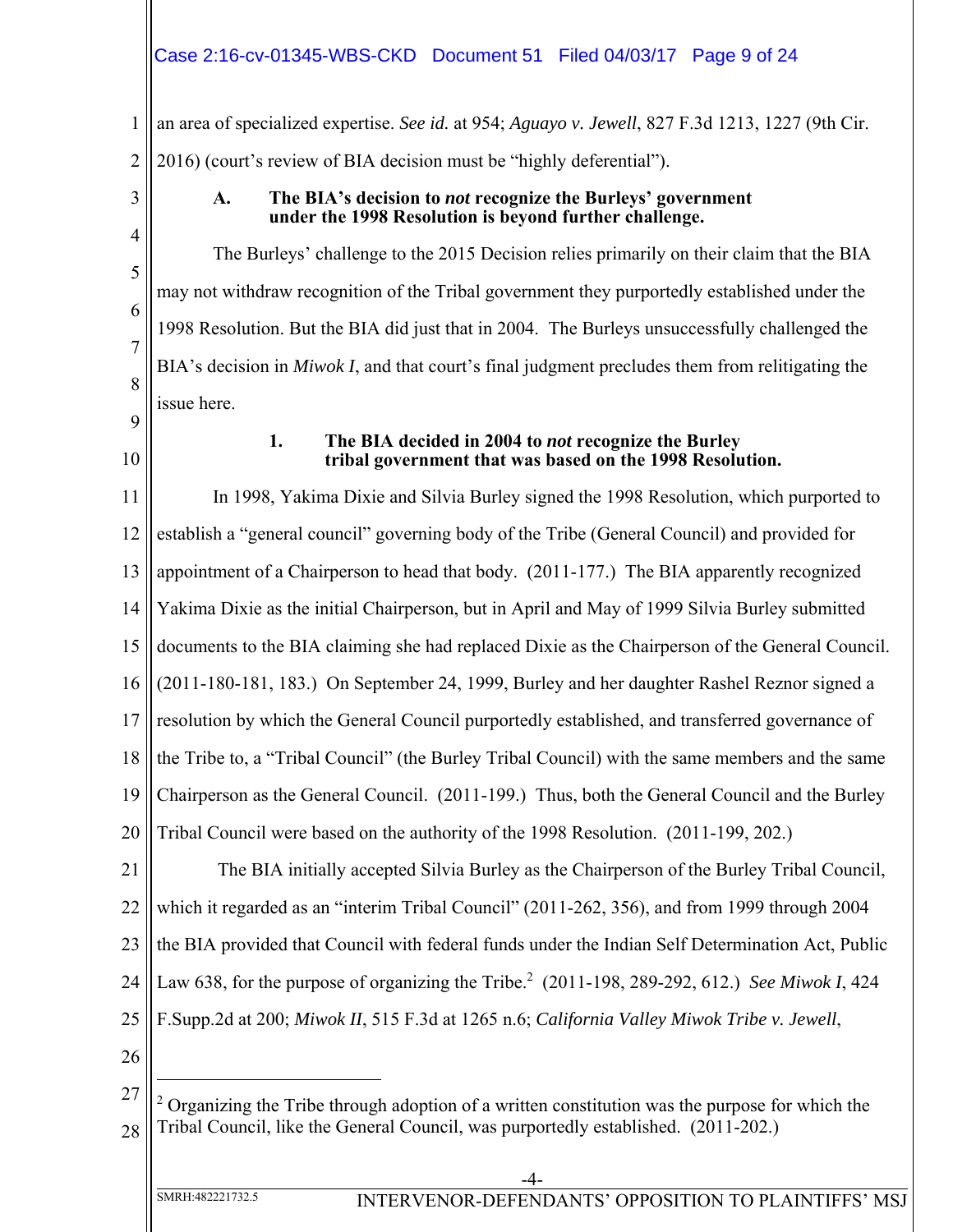## Case 2:16-cv-01345-WBS-CKD Document 51 Filed 04/03/17 Page 10 of 24

1 2 3 4 5 5 F.Supp.3d 86, 91, 93 n.10 (D.D.C. 2013) (*Miwok III*). Burley submitted a series of proposed Tribal constitutions to the BIA, seeking to demonstrate that the Burleys had organized the Tribe. (2011-255, 261.) But the constitutions reflected the involvement of only Burley and her two adult daughters and would have limited Tribal membership to only them and their descendants (2011- 261, 499-500). *See Miwok II*, 515 F.3d at 1265-1266.

- 6 7 8 9 10 11 The BIA rejected the Burley constitutions and, in a decision dated March 26, 2004 (2004 Decision), stated that it did not regard the Tribe as organized and only viewed Ms. Burley as a "person of authority." (2011-499.) In a separate decision dated February 11, 2005 (2005 Decision), the acting Assistant Secretary clarified that this meant the BIA "did not recognize Ms. Burley as the tribal Chairman" and "does not recognize any tribal government" for the Tribe including, necessarily, the Burley Tribal Council or the General Council.  $(2011-610-611.)$ <sup>3</sup>
- 12

### **2. The Burleys' claim that the BIA must recognize the 1998 General Council is precluded by** *Miwok I* **and** *II***.**

13 14 15 16 17 The Burley Faction challenged the BIA's actions in federal court, claiming that, "at least since June 25, 1999, the BIA ha[d] recognized its government, its documents, and its chairperson, Silvia Burley, and that the BIA [was] now trying to reverse its position." *Miwok I*, 424 F.Supp.2d at 201. The district court dismissed the Burleys' claims and upheld the BIA's decisions. *Id.* at 203. The D.C. Circuit affirmed in *Miwok II*, 515 F.3d 1262.

18 19

## **a. Issue preclusion**

20 21 22 23 24 The doctrine of issue preclusion bars a party from relitigating an issue that was finally resolved by a court of competent jurisdiction in a previous lawsuit involving the same parties, even if brought in connection with a different claim. *Montana v. United States*, 440 U.S. 147, 153 (1979); *United States v. ITT Rayonier, Inc.*, 627 F.2d 996, 1000 (9th Cir. 1980). In *Miwok I*, the Burleys claimed the BIA's actions were unlawful because the Burleys had already adopted a  $\overline{a}$ 

25

26 27 <sup>3</sup> The 2005 Decision addressed Mr. Dixie's 2003 challenge to the BIA's recognition of Ms. Burley as Chairperson, finding that the 2004 Decision had rendered Mr. Dixie's challenge moot. (2011- 610.) The 2005 Decision made clear that the BIA's concern lay not in choosing between Mr. Dixie

28 and Ms. Burley as the "leader" of the Tribe under the 1998 Resolution, but in ensuring that the entire Tribal community had the opportunity to participate in Tribal organization. (2011-610.)

SMRH:482221732.5 INTERVENOR-DEFENDANTS' OPPOSITION TO PLAINTIFFS' MSJ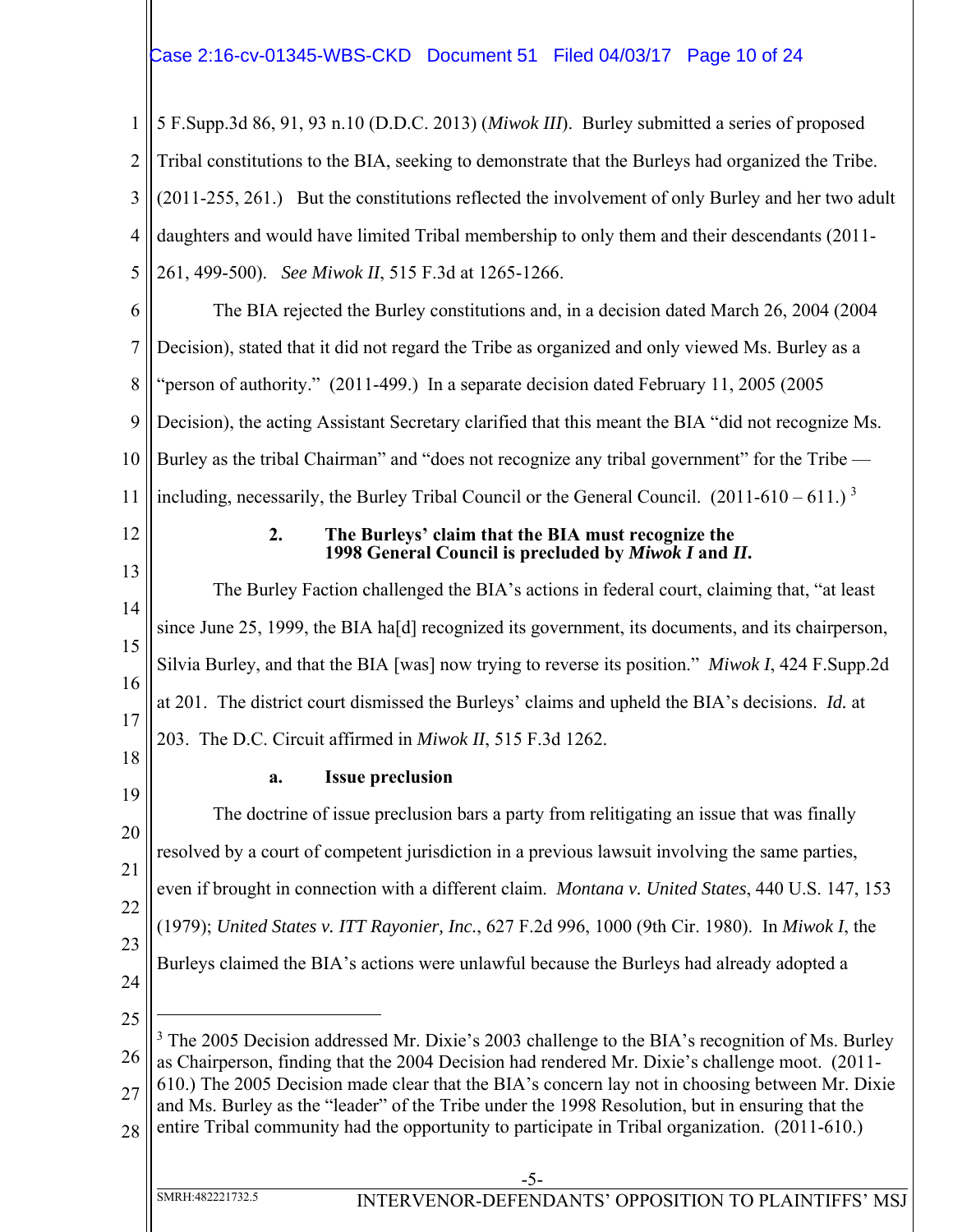# Case 2:16-cv-01345-WBS-CKD Document 51 Filed 04/03/17 Page 11 of 24

1 2 3 4 5 Tribal government, the BIA had previously recognized that government, and it could not "reverse" its position.<sup>4</sup> 424 F.Supp.2d at 201. The Burleys' claim necessarily relied on the 1998 Resolution, since (i) the General Council and the Burley Tribal Council were created under the authority of the 1998 Resolution (2011-178, 199), and (ii) the BIA had never recognized any *other* Tribal governing document submitted by the Burleys.

6 7 8 9 10 11 The court acknowledged that the BIA had previously dealt with the General Council and the Burley Tribal Council. *Id.* at 198-199. The court nonetheless ruled that, even when a tribe chooses to organize outside the Indian Reorganization Act procedures for Secretarial elections, its governing documents still must be "ratified by a majority vote of [the tribe's] adult members." *Id.* at 202 (quoting 25 U.S.C. § 476(a), *transferred to* 25 U.S.C. § 5123(a)). Because the Burleys could not meet that test, the court dismissed their claims. *Id.* at 203.

12 13 14 15 16 17 By upholding the 2004 and 2005 Decisions, which stated that the BIA did not recognize *any* government for the Tribe, *Miwok I* necessarily decided that the BIA was not required to recognize any Tribal government established under the 1998 Resolution, including the Burley Tribal Council and the General Council.<sup>5</sup> The Burleys now seek to relitigate that issue, alleging that the 2015 Decision "illegally disavowed recognition of the existing governing body of the [Tribe] that was established in 1998" and asking the Court to require recognition of the General  $\overline{a}$ 

18

<sup>19</sup> 20 21 22 23 24 25 26 27 28 <sup>4</sup> The *Miwok I* opinion treated the Burleys' complaint as asking the court to find both the 2004 Decision and the 2005 Decision invalid. *See* 424 F.Supp.2d at 201 n.5 (accepting, for purposes of the Burleys' challenge, that the 2004 Decision and 2005 Decision were "final agency actions" subject to challenge under the APA). If the Burleys had *not* challenged both decisions in *Miwok I*, it would be too late to do so now through a challenge to the 2015 Decision. The Burleys' failure to administratively appeal the 2004 Decision within 30 days (*see* 2011-501 – 502) rendered the Decision final for the Department of Interior, 25 C.F.R. 2.7(c), and precluded the Burleys from obtaining judicial review of the Decision. *Stock West Corp. v. Lujan*, 982 F.2d 1389, 1393-1394 (9th Cir. 1993) (citations omitted). Even if judicial review were available, challenges to federal agency action under the Administrative Procedure Act are subject to the six-year statute of limitations found in 28 U.S.C. § 2401(a). *Wind River Min. Corp. v. U.S.*, 946 F.2d 710, 713 (9th Cir. 1991). The statute of limitations began to run on April 25, 2004, when the 2004 Decision became final (2011-499 – 501), and would have expired on April 25, 2010. *Aguayo*, *supra*, 827 F.3d at 1217. <sup>5</sup> Although the *Miwok I* opinion largely focused on the Burleys' constitutions, the federal government stated in that case that its "refusal to recognize the [Burleys'] tribal constitution implicitly encompasses any and all tribal governing documents." (2011-826).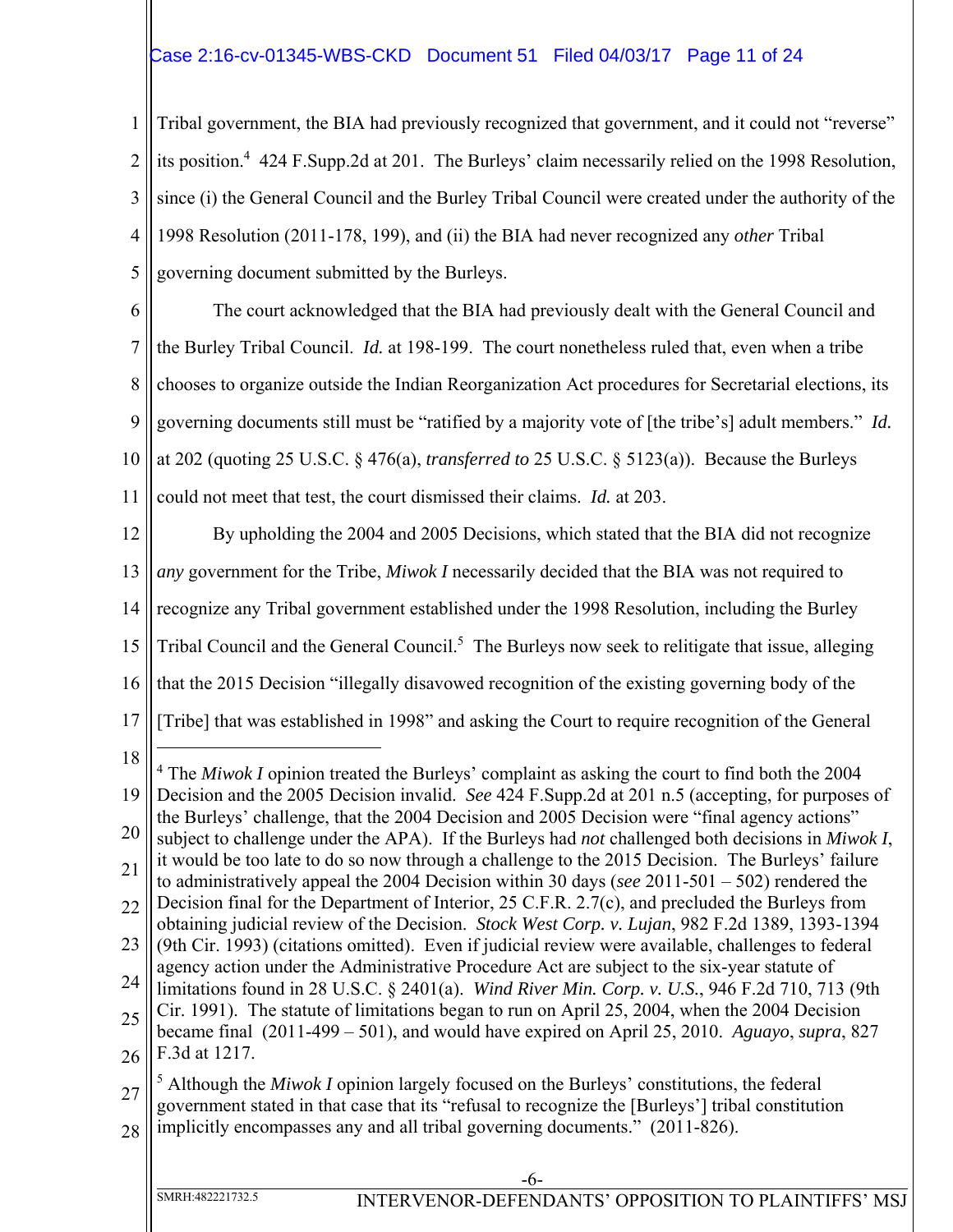# Case 2:16-cv-01345-WBS-CKD Document 51 Filed 04/03/17 Page 12 of 24

1 2 3 4 Council.<sup>6</sup> (First Amended Complaint, ECF No. 4, para. 1, Prayer for Relief para. 2.) But, as federal defendants explained in their motion for summary judgment before this Court (ECF No. 46, pp. 12-14), the Burleys are bound by the earlier court's decision. *United States v. Mendoza*, 464 U.S. 154, 158 (1984).

5 6 7 8 9 10 11 12 13 14 15 It does not matter whether the Burleys argued in *Miwok I* that the 1998 Resolution was valid, because that argument is subsumed in the issue of whether the BIA was required to recognize the Burleys' Tribal government: "[O]nce an *issue* is raised and determined, it is the entire *issue* that is precluded, not just the particular arguments raised in support of it in the first case." *Kamilche Co. v. United States*, 53 F.3d 1059, 1063 (9th Cir. 1995), *opinion amended on reh'g sub nom. Kamilche v. United States*, 75 F.3d 1391 (9th Cir. 1996) (italics in original) (quoting *Yamaha Corp. of America v. United States,* 961 F.2d 245, 254 (D.C. Cir. 1992), *cert. denied,* 506 U.S. 1078 (1993)). Moreover, this court has previously relied on *Miwok I* and *II* to determine that the Tribe did not have a recognizable governing body. *California Valley Miwok Tribe v. Kempthorne*, No. S-08-3164, \*23-24 (E.D. Cal. 2009) (*in the record at* 2011-1599-1600) (dismissing action brought by Burley in the name of the Tribe).

16

### **b. Claim preclusion**

17 18 19 20 21 22 Even if *Miwok I* had *not* necessarily determined the issue of whether the 1998 Resolution established a valid Tribal government, claim preclusion would prevent the Burleys from bringing a claim against the BIA in this case for denying recognition of the General Council. Claim preclusion prevents parties from raising claims that *were, or could have been*, raised in a prior action in which a court rendered a final judgment on the merits. *Allen v. McCurry*, 449 U.S. 90, 94 (1980); *C.D. Anderson & Co. v. Lemos*, 832 F.2d 1097, 1100 (9th Cir. 1987).

23 24 25 The Burleys brought an action against the BIA in *Miwok I* for denying recognition of their Tribal government. *Miwok I*, 424 F.Supp.2d at 201 (summarizing the Burleys' complaint). The Burleys were on notice at that time that the BIA "d[id] not recognize *any* Tribal government,"

26

 $\overline{a}$ 

<sup>27</sup> 28 <sup>6</sup> Intervenors regard the Burley Tribal Council and the General Council as equivalent for purposes of the Burleys' claims, since both councils include the same members and both depend on the 1998 Resolution for their authority. (*See* 2011-199, 202.)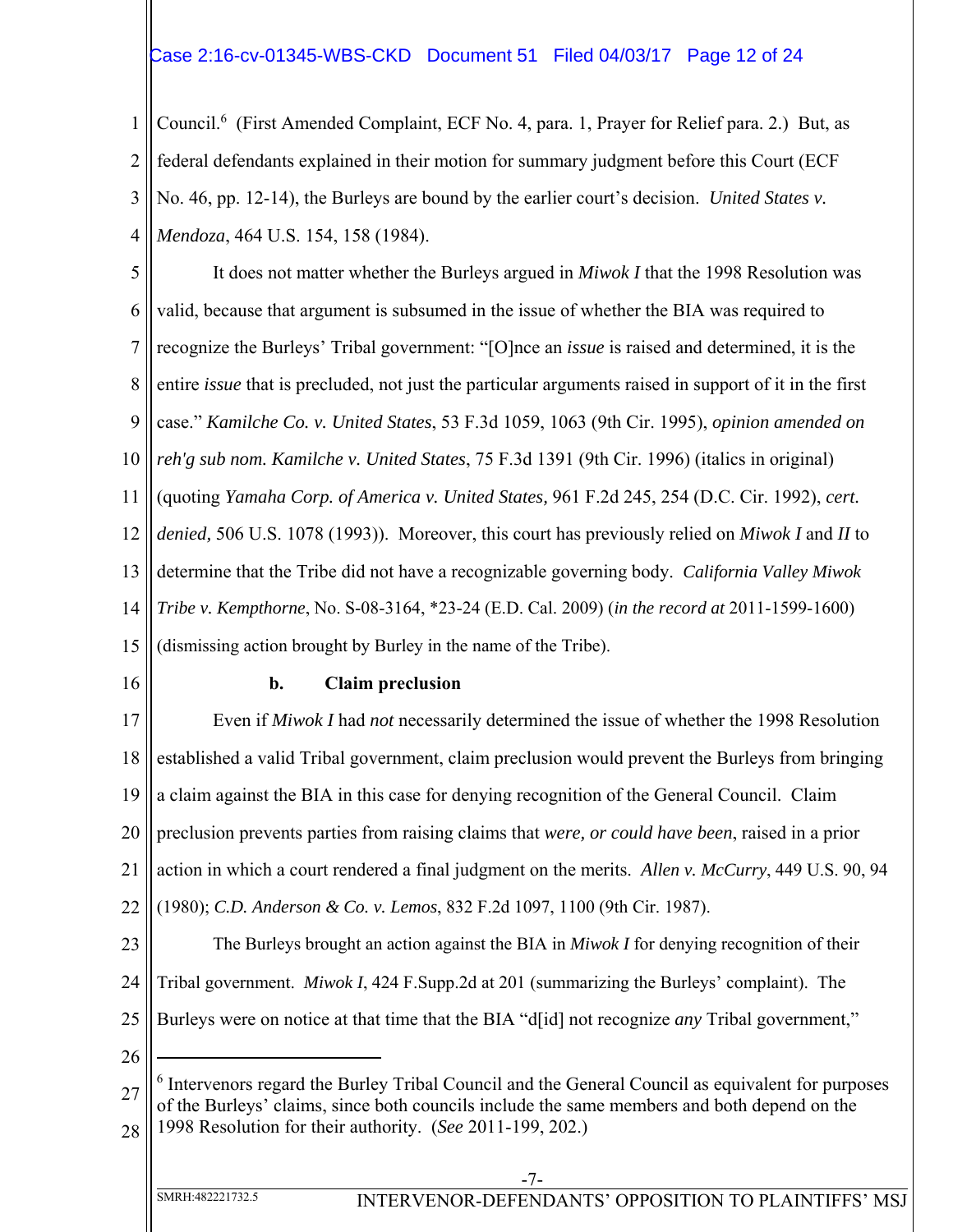## Case 2:16-cv-01345-WBS-CKD Document 51 Filed 04/03/17 Page 13 of 24

1 2 3 4 necessarily including the General Council. (2005-611 (italics added).) The actions challenged in their suit included the 2004 Decision and the 2005 Decision. *See Miwok I*, 424 F.Supp.2d at 200, 201 n.5. The Burleys sought a judgment declaring that "the documents the Tribe has adopted are valid, governing documents, and that the Tribe has lawfully organized." *Id.* at 201.

5 6 7 8 9 10 11 12 Thus, the Burleys have already litigated their claim against the United States for denying recognition of their government. To the extent their complaint in *Miwok I* did not explicitly challenge the BIA's denial of recognition for the General Council, it could have done so — and that is enough. *Allen*, 449 U.S. at 94*; C.D. Anderson & Co.*, *supra*, 832 F.2d at 1100 (claim preclusion "bars all grounds for recovery which could have been asserted, *whether they were or not*") (italics added; quotation marks and citations omitted). The Burleys cannot raise a new claim now arising out of the same nucleus of common facts as their lawsuit in *Miwok I*, even if they style it as a challenge to a new federal action. *See id.* (*See* Fed. Def. MSJ, ECF No. 46, p. 15.)

13

#### **B. The BIA is free to deny recognition of a Tribal government at any time.**

14 15 16 17 18 19 20 21 22 23 24 25 26 Even if the Burleys were not precluded from relitigating the BIA's authority to deny recognition of their Tribal government, they are wrong as a matter of law. The BIA not only can, but must, withdraw recognition of a tribal government if it determines that the government was not adopted by those with a right to do so. *See Alan-Wilson v. Bureau of Indian Affairs*, 30 IBIA 241, 247-248, 1997 WL 215308 (1997) ("By letter dated August 19, 1994, the [BIA] Superintendent withdrew his recognition of Wilson's government," stating that the recognition had been "administratively in error…."). *See also Timbisha Shoshone Tribe v. U.S. Department of Interior*, 824 F.3d 807, 809-810 (9th Cir. 2016) (summarizing BIA's recognition and subsequent repudiation of several governments for the Timbisha Shoshone tribe). Recognition of a Tribal government in error, regardless of the justification, cannot convert an illegitimate power grab into a valid government. *Ransom v. Babbitt*, 69 F.Supp.2d 141, 143-45, 151-53 (D.D.C. 1999) (tribal constitution, though recognized for a time by the BIA, never established a valid tribal government because it was not ratified by a majority of the tribe's members).

-8-

- 27
- 28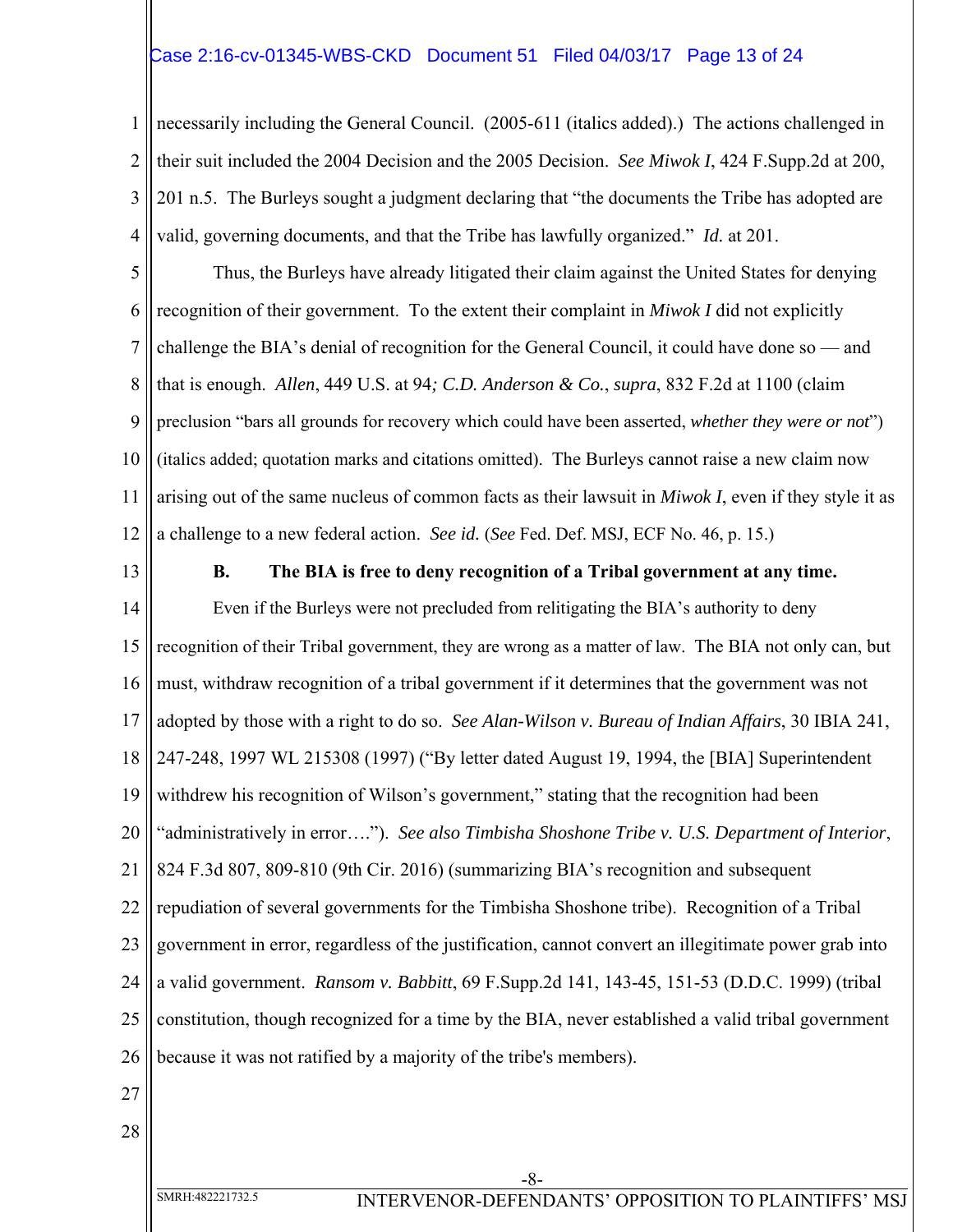# **C. The six-year statute of limitations for claims against the United States did not bar the 2015 Decision or the** *Miwok III* **decision.**

3 4 5 6 7 8 9 10 11 12 13 14 15 16 17 18 19 20 21 22 23 24 25 26 27 28 The Burleys argue the 2015 Decision was arbitrary and capricious because it, and the *Miwok III* decision that led to it, were based on a "time-barred claim" that the 1998 Resolution was invalid as an organizing document.<sup>7</sup> (Burley MSJ, ECF No. 44-1, pp. 16, 27.) They rely on the six-year statute of limitations for claims against the United States, found at 28 U.S.C. § 2401(a). This argument fails because the statute of limitations does not apply here. First, the statute of limitations does not apply to the 2015 Decision. It applies to "civil action[s] commenced against the United States," not to arguments made to federal agency officials or to decisions made by those officials. 28 U.S.C. § 2401(a). Second, the Tribe's claim in *Miwok III* was not barred by the statute of limitations because that claim challenged the 2011 Decision — not the BIA's decision to deal with the General Council or the Burley Tribal Council prior to 2004. Moreover, the Burleys cannot challenge the *Miwok III* decision in this Court. **1. The statute of limitations does not apply to the 2015 Decision.**  28 U.S.C. § 2401(a) provides in relevant part: "[E]very *civil action* commenced against the United States shall be barred unless the complaint is filed within six years after the right of action first accrues." (Italics added.) The statute imposes a procedural requirement on claims brought *in the federal courts*. *Cedars-Sinai Med. Ctr. v. Shalala*, 125 F.3d 765, 770 (9th Cir. 1997). On its face, the statute does not apply to decisions by federal agency officials, and the Burleys have offered no authority and no argument to explain why it would apply to the 2015 Decision. (*See* Burley MSJ at 16-27.) The Burleys argue the 2015 Decision was "erroneous as a matter of law" because it was "based upon" the Tribe's challenge in *Miwok III* — which they also argue was time-barred. (Burley MSJ at 17.) But the 2015 Decision was not based on the Tribe's claim in *Miwok III*; it  $\overline{a}$ 7 As a threshold issue, the Burleys' argument fails because it ignores that the BIA's decisions upheld in *Miwok I* and *II* necessarily determined that the 1998 Resolution was invalid as an organizing document. *See* Part III.A.2, *ante*.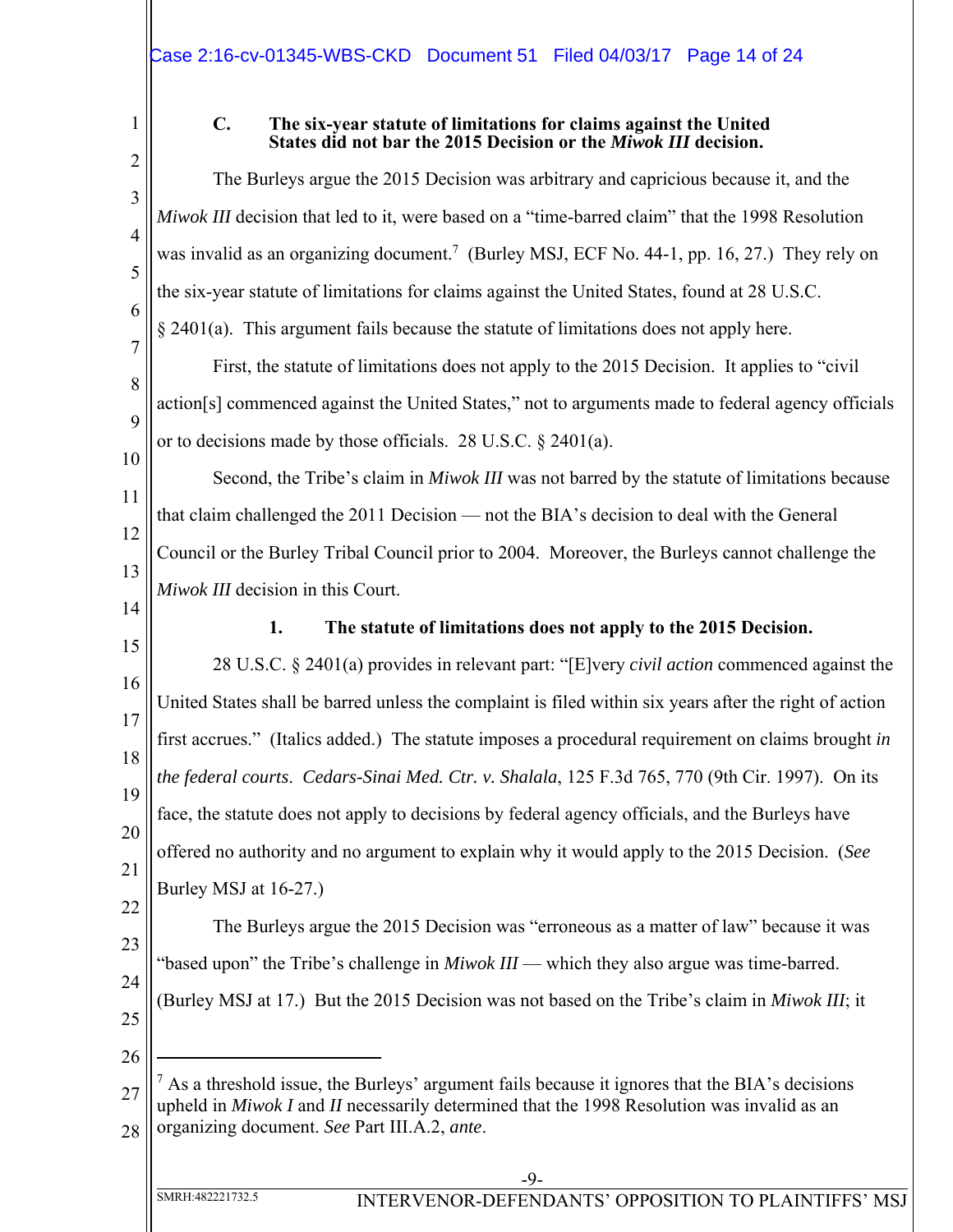# Case 2:16-cv-01345-WBS-CKD Document 51 Filed 04/03/17 Page 15 of 24

1 2 3 4 5 6 was based on the Assistant Secretary's reconsideration of all the evidence in the record in light of the court's remand order. $8$  (2017-1397, 1401.) More specifically, the Assistant Secretary's conclusion that the 1998 Resolution did not create a valid Tribal government was based on his finding that it had not been adopted by a majority of the Eligible Groups: "[T]he people who approved the 1998 Resolution … are not a majority of those eligible to take part in the reorganization of the Tribe." (2017-1401.)

7

## **2. The statute of limitations did not bar the Tribe's claims in Miwok III.**

8 9 10 Even if the 2015 Decision had been based on the Tribe's claim in *Miwok III*, it would not matter. The *Miwok III* court correctly found that the Tribe's claim in that case was *not* barred by the statute of limitations, and the Burleys cannot challenge that ruling in this Court.

11 12 13 14 The Burleys were a party to *Miwok III* and sought to dismiss the Tribe's challenge to the 2011 Decision on statute of limitations grounds, among other arguments. (2017-117.) They argued that the Tribe had challenged not the determinations made in the 2011 Decision, but other, "long-standing BIA determinations" including the BIA's recognition, in 2000, of the 1998

15 Resolution and General Council. (2017-118 – 119.)

16 17 18 19 The *Miwok III* court stated that the BIA had accepted the General Council in 2000 and that the Dixie faction could have challenged that decision, but that "[a]ny such challenge would have been mooted … by the Secretary's reversal in February 2005, when he held 'the [Bureau] does not recognize any tribal government.'" *California Valley Miwok Tribe v. Jewell*, 967 F.Supp.2d 84,

20 93 (D.D.C. Sept. 6, 2013) (*in the record at* 2017-774). The 2011 Decision "mark[ed] a 180-

21 degree change of course [from the 2005 Decision] by once again recognizing the General Council

22 as the Tribe's government." *Id.* Because the Tribe's challenge in *Miwok III* was to the 2011

23 Decision, the court ruled that the Tribe's lawsuit was timely. *Id.*

- 24
- 25

 $\overline{a}$ 

<sup>26</sup> 27 28 <sup>88</sup> Miwok III did not rule that the 1998 Resolution was invalid; it ruled that the 2011 Decision had improperly *assumed* that the 1998 Resolution had established a valid government and directed the Secretary to reconsider that decision in light of evidence that the 2011 Decision had ignored. 5 F.Supp.3d at 99-100.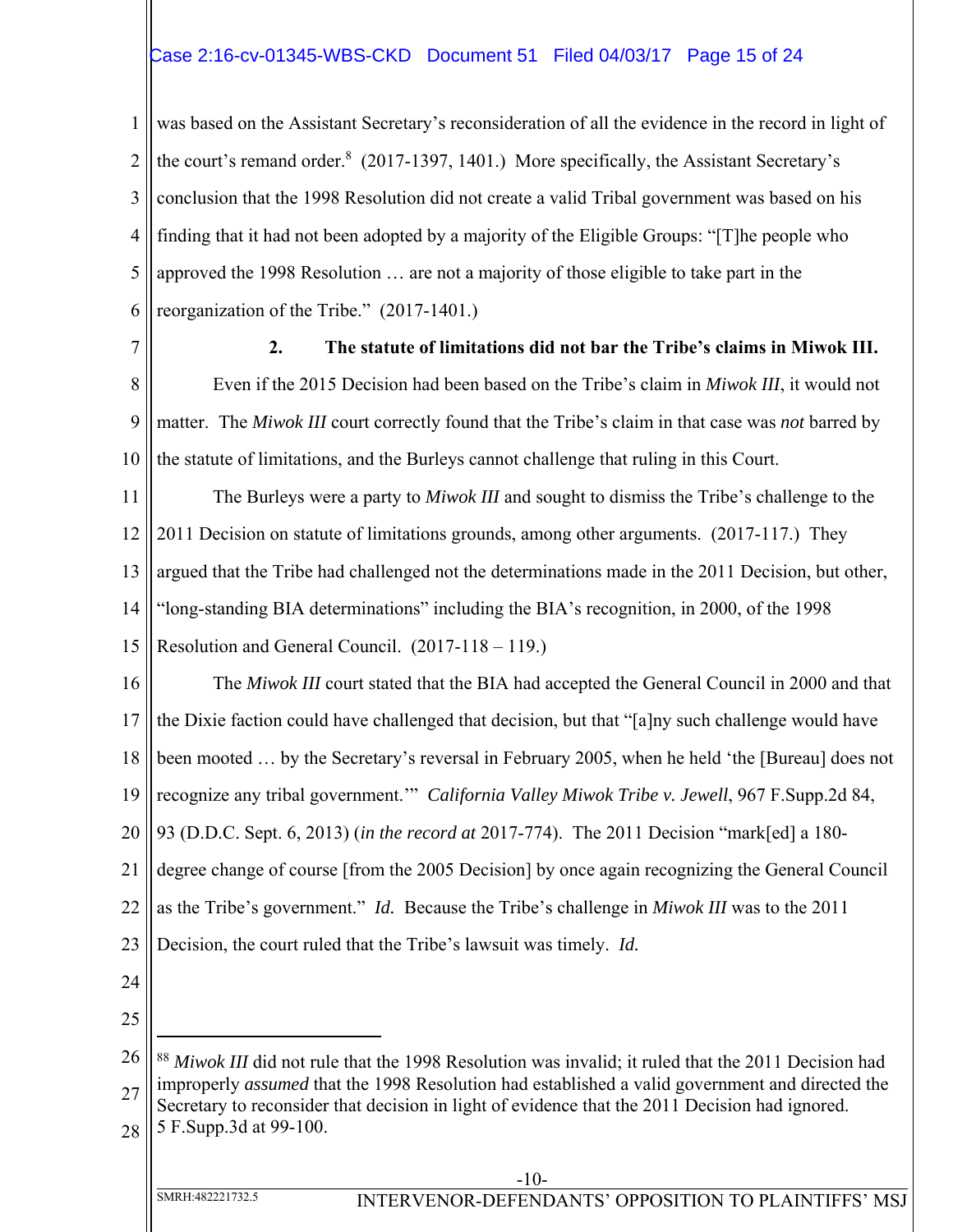# Case 2:16-cv-01345-WBS-CKD Document 51 Filed 04/03/17 Page 16 of 24

1 2 3 4 The court's ruling was correct. The six-year statute of limitations for the Tribe's claim challenging the 2011 Decision began to run when that Decision became final for the Department of Interior — on August 31, 2011. *Aguayo, supra,* 827 F.3d at 1217. The Tribe filed its first amended complaint in *Miwok III* on October 17, 2011, less than two months later.<sup>9</sup> (2017-53.)

5 6 7 8 9 10 The Burleys argue the *Miwok III* decision was "erroneous" in failing to apply the statute of limitations to the Tribe's claim (Burley MSJ at 27), and that their motion to dismiss should have been granted (Burley MSJ at 31). They claim the 2005 Decision did not specifically state that the 1998 Resolution and General Council were invalid. (Burley MSJ at 30.) But, as the *Miwok III* court noted, the 2005 Decision said that the BIA "does not recognize *any* tribal government." (2017-774 (italics added.) That necessarily included the General Council.

11 12 13 14 15 16 17 The Burleys argue the 2011 Decision was not really a "180-degree change of course" from prior decisions in its recognition of the General Council, but this just restates their first argument, with the same result. (Burley MSJ at 30.) It is beyond dispute that, in 2005, the BIA "d[id] not recognize any tribal government," including the General Council. (2011-611.) The 2011 Decision recognized the General Council as the Tribe's government. (2011-2050.) In any case, this Court is not the proper forum for review of the *Miwok III* decision — that is the exclusive province of the D.C. Circuit Court of Appeals. 28 U.S.C. § 1294(1).

18 19 20 21 22 23 24 The Burleys claim they are "not 're-litigating' issues decided by the [*Miwok III* court]" because their suit "is against the AS-IA relative to his December 30, 2015 Decision." They also claim the remand order in *Miwok III* was "not final" because they were unable to appeal it to the D.C. Circuit. (Burley MSJ at 15.) Intervenors agree that the 2015 Decision is the final agency action challenged in the Burleys' current lawsuit, and that neither the 2011 Decision nor the Tribe's challenge to that decision is before this Court. As explained in Part III.C.1, *ante*, the validity of the 2015 Decision does not depend on the statute of limitations issue.

25

 $\overline{a}$ 

26 27 28 <sup>9</sup> The Tribe's original complaint in *Miwok III* challenged a December 2010 decision by the Assistant Secretary that was substantially the same as the 2011 Decision. The Assistant Secretary withdrew the December 2010 decision in April 2011 (2011-1998) and replaced it with the 2011 Decision in August 2011 (2011-2049). The Tribe amended its complaint to challenge the 2011 Decision. (2017-23.)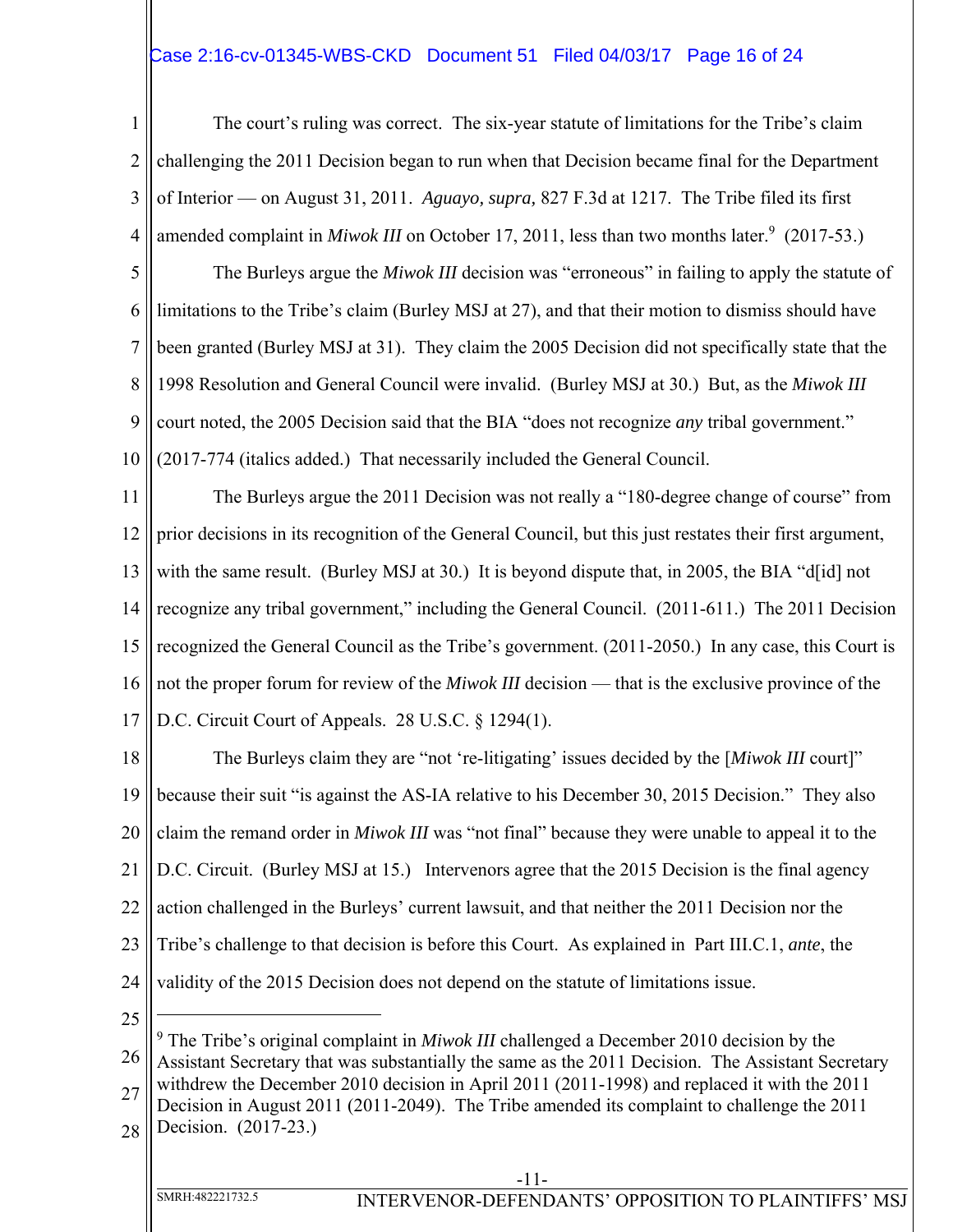## **D. The 2015 Decision was within the Assistant Secretary's authority.**

2 3 4 5 6 7 8 9 The Burleys claim it was "improper and erroneous" for the 2015 Decision to decide that the General Council was "invalid at the outset," because the IBIA did not refer that issue to him. (Burley MSJ at 33.) This argument attacks a straw man. The 2015 Decision did not conclude that the General Council was invalid at the outset — in fact, it stated that, "[a]t the time of its enactment, the 1998 Resolution undoubtedly seemed a reasonable, practical mechanism for establishing a tribal body to *manage the process* of reorganizing the Tribe. (2017-1401 (italics in original).) The 2015 Decision decided that the BIA will not recognize the General Council as the Tribe's government *now*. (2017-1401.)

10 11 12 13 14 15 16 Regardless, the 2015 Decision was correct and well within the Assistant Secretary's authority, for three reasons: (i) The Assistant Secretary exercises plenary authority over Indian affairs and was free to consider whatever issues he chose, including those outside the scope of the IBIA's referral; (ii) the IBIA did not refer the issue of the General Council's validity to the Assistant Secretary because it regarded the issue as already finally decided; and (iii) the Assistant Secretary's determination that he would not recognize the General Council followed directly from his identification of the Eligible Groups.

17

#### **1. The Assistant Secretary exercises plenary authority over Indian affairs.**

18 19 20 21 22 23 24 25 26 27 28 -12- SMRH:482221732.5 INTERVENOR-DEFENDANTS' OPPOSITION TO PLAINTIFFS' MSJ Congress has charged the Secretary of the Interior with comprehensive authority over Indian affairs, 43 U.S.C. § 1457, and the Secretary has delegated this responsibility to the BIA, which is headed by the Assistant Secretary – Indian Affairs. *See Miwok I*, 424 F.Supp.2d at 201 n.6. The Assistant Secretary is the final decision maker for the Department of Interior, 25 C.F.R. § 2.6(c), with authority to review or take jurisdiction over any decision made by any official within the BIA, including appeals directed to the IBIA, 25 C.F.R. §§ 2.4(c), 2.20. His responsibilities under the Indian Reorganization Act include "supervising tribal elections and ensuring their fundamental integrity." *Miwok I*, 424 F.Supp.2d at 202 (citation omitted). The court in *Miwok III* rejected the argument that the Assistant Secretary lacked jurisdiction to address issues in the 2011 Decision that were not referred to him by the IBIA, including whether to recognize the General Council. 5 F.Supp.3d at 101 n.5. The court ruled that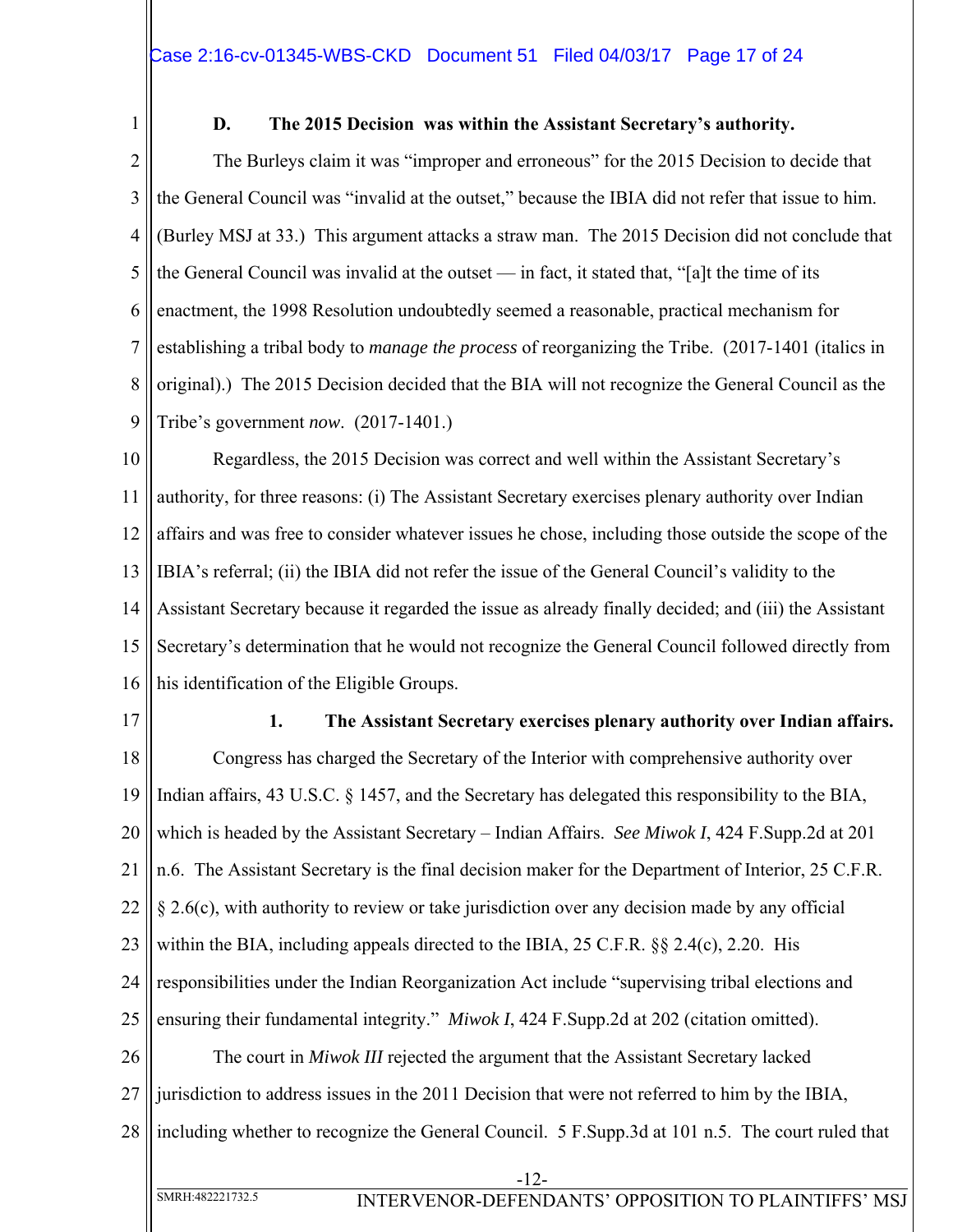# Case 2:16-cv-01345-WBS-CKD Document 51 Filed 04/03/17 Page 18 of 24

1 2 3 4 5 6 a "wealth of authority … establishes the Secretary's 'plenary administrative authority in discharging the federal government's trust obligations to Indians.'" *Id.* (quoting *Udall v. Littell,*  366 F.2d 668, 672 (D.C.Cir.1966)). The Burleys' motion for summary judgment offers no reason and no authority for the conclusory claim that the Assistant Secretary's exercise of authority was improper. They have waived any argument on the issue. *See Ojo v. Farmers Group, Inc.*, 565 F.3d 1175, 1185 n.13 (9th Cir. 2009).

7 8

#### **2. The IBIA regarded the 2004 and 2005 Decisions as having** *finally* **decided that the BIA did not recognize the Burleys' Tribal government.**

9 10 11 12 13 14 15 16 17 18 19 20 21 22 23 24 25 26 After the *Miwok I* and *II* litigation, the BIA sought to assist the Tribe in organizing (*see* 2011-1501), and the Burleys filed administrative challenges that culminated in an appeal to the IBIA. *California Valley Miwok Tribe v. Pacific Regional Director*, 51 IBIA 103, 2010 WL 415327 (2010). The Burleys argued before the IBIA that the BIA's assistance was improper because the Burleys had already established a valid Tribal government to which the BIA must defer. 51 IBIA at 104, 116-117. The IBIA held, **based on the Assistant Secretary's 2005 Decision**, which included his acceptance of the Superintendent's 2004 Decision as final for the Department, that **the following determinations are not subject to further review by the Board in this appeal: (1) the Department does not recognize the Tribe as being organized or having any tribal government that represents the Tribe**; (2) the Department does not recognize the Tribe as necessarily limited to Yakima, Melvin, Burley, her two daughters, and her granddaughter, for purposes of who is entitled to organize the Tribe and determine membership criteria; and (3) the Department has determined that it has an obligation to ensure that a "greater tribal community" be allowed to participate in organizing the Tribe. 51 IBIA at 120 (emphasis added). Because the 2004 and 2005 Decisions, affirmed in *Miwok I* and *II*, had already finally decided that the BIA did not recognize any Tribal government, the IBIA did not refer that issue to the Assistant Secretary. 51 IBIA at 112-113, 123. Instead, it dismissed the Burleys' claim to the extent it sought to relitigate that issue, and referred their claim to the Assistant Secretary to the extent it raised a *different* issue: the identity of the "greater tribal community" that must be involved in Tribal organization. *Id.* at 123. Thus, the fact that the IBIA did not refer the validity of the General Council to the Assistant Secretary for resolution simply

- 27 confirms that the BIA had already decided it did not recognize the General Council.
- 28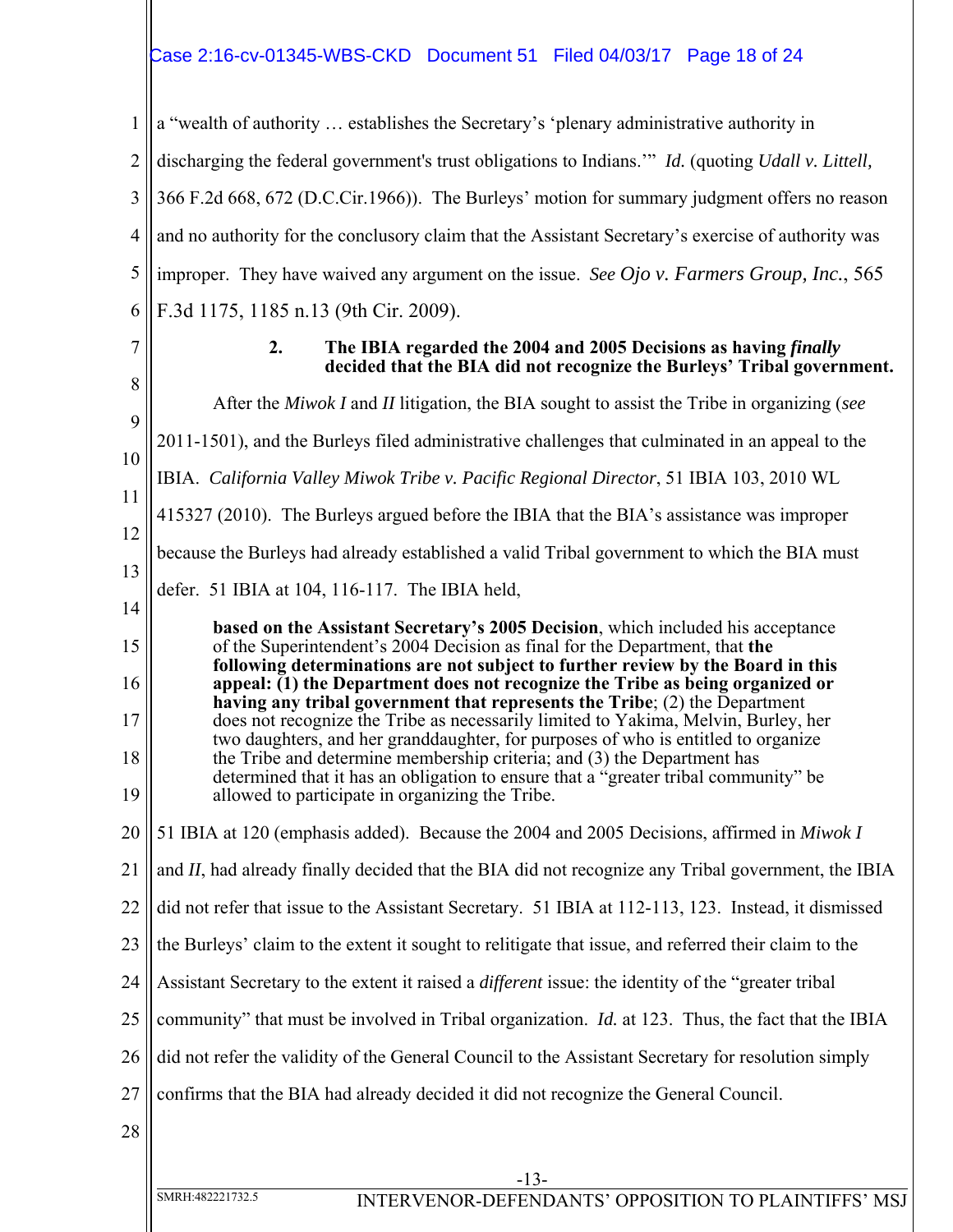3

4

5

6

7

8

9

## **3. The 2015 Decision properly decided the issues raised by the IBIA's referral and the** *Miwok III* **remand.**

The IBIA's referral led to the Assistant Secretary's August 31, 2011 decision (2011-2049), which the court found unlawful in *Miwok III* and remanded for reconsideration. 5 F.Supp.3d at 101. The Assistant Secretary issued the 2015 Decision on remand. The 2015 Decision squarely addressed the issue referred by the IBIA, by identifying the greater tribal community entitled to participate in Tribal organization. (2017-1400.) The 2015 Decision reasonably identified that community as consisting of the Eligible Groups – lineal descendants of the Tribal members for whom the Rancheria was established. (2017-1400.)

10 11 12 13 14 15 16 Because the Eligible Groups did not participate in the adoption of the 1998 Resolution, the 2015 Decision determined the BIA would not recognize the General Council established under the 1998 Resolution and that, as a result, the Burleys do not represent the Tribe. (2017-1401.) This second conclusion followed directly from the first and was consistent with the 2004 and 2005 Decisions that the IBIA identified as having already decided the Burleys' claim to recognition. It also responded to the *Miwok III* remand order, which ruled that the 2011 Decision had improperly "assume[d], without addressing, the validity of the General Council" and directed reconsideration consistent with the court's opinion. *Miwok III*, 5 F.Supp.3d at 99.

17 18 19 20 The Burleys have identified no reason why the Assistant Secretary would have been prohibited from addressing the issue on remand. The parties extensively briefed the issues; there was no chance of unfairness or surprise. (2017-898, 954, 977, 997, 1002, 1025, 1028, 1034, 1044, 1099, 1115, 1298, 1344.)

21

22

## **E. The Burleys cannot show that the BIA was required—or even authorized—to limit participation in Tribal organization to five people.**

23 24 25 26 27 Although the key premise of the Burleys' argument is that participation in Tribal organization must be limited to five people, they make only one argument in support of that position. Relying on the *Tillie Hardwick* settlement, they argue the Tribe's membership was defined by the distribution plan that the BIA prepared in 1966 for the Sheep Ranch Rancheria assets (2011-48), and that all other members of the Tribal community not named in the

28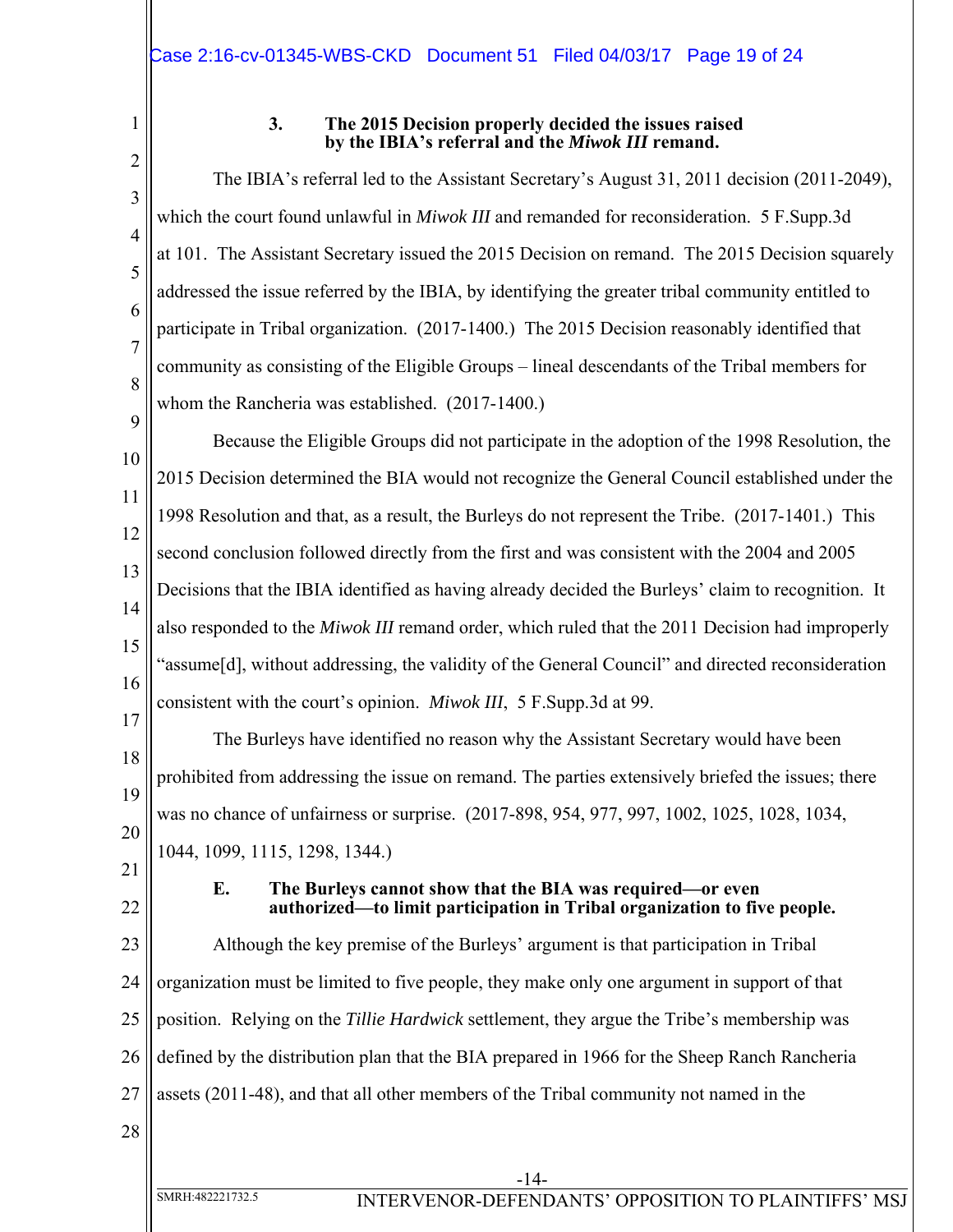| Case 2:16-cv-01345-WBS-CKD  Document 51  Filed 04/03/17  Page 20 of 24                                                                                                                                                                                                                 |  |
|----------------------------------------------------------------------------------------------------------------------------------------------------------------------------------------------------------------------------------------------------------------------------------------|--|
|                                                                                                                                                                                                                                                                                        |  |
| distribution plan were merely "potential members." (Burley MSJ at 36-37.) <sup>10</sup> Neither the record<br>1                                                                                                                                                                        |  |
| $\overline{2}$<br>nor the law supports their argument.                                                                                                                                                                                                                                 |  |
| 3<br>As explained in Intervenors' motion for summary judgment (ECF No. 47, pp. 18-20):                                                                                                                                                                                                 |  |
| 4<br>The <i>Hardwick</i> case involved terminated tribes that agreed to be restored to federal<br>recognition under the terms of a settlement with the United States. This Tribe was<br>5<br>never terminated and was not a party to the <i>Hardwick</i> case; thus, the terms of that |  |
| settlement do not apply.<br>6                                                                                                                                                                                                                                                          |  |
| The BIA not only has no policy applying the <i>Hardwick</i> settlement to other<br>rancheria tribes; it lacks the authority to establish such a policy. Williams v. Gover,<br>7<br>490 F.3d 785, 789-790 (9th Cir. 2007).                                                              |  |
| 8<br>Attempting to limit the Tribe's membership based on the distribution plan would                                                                                                                                                                                                   |  |
| violate the Indian Reorganization Act. 25 U.S.C. §5123(f); Rosales v. Sacramento<br>9<br>Area Dir., Bureau of Indian Affairs, 32 IBIA 158, 164-165, 1998 WL 233748<br>$(1998).$ <sup>11</sup><br>10                                                                                    |  |
| 11<br>Distribution plans for unorganized tribes such as this one were never intended to                                                                                                                                                                                                |  |
| reflect membership in those tribes. Compare 25 C.F.R. § 242.3(a) (1965) with 25<br>C.F.R. § 242.3(b) (1965) (in the record at 2011-000035).<br>12                                                                                                                                      |  |
| 13<br>The 2015 Decision relied on an extensive record that shows the Tribe includes far more                                                                                                                                                                                           |  |
| 14<br>than five members. $(2017-1401)$ ("my review of the record confirms").) The record evidence                                                                                                                                                                                      |  |
| 15<br>includes BIA communications with Tribal members who were descended from one or more of the                                                                                                                                                                                       |  |
| 13 Miwok Indians for whom the Sheep Ranch Rancheria was acquired $(2011-40-46)$ ; historical<br>16                                                                                                                                                                                     |  |
| census rolls and other documents identified in prior BIA decisions $(2011-500-501)$ ; the 503<br>17                                                                                                                                                                                    |  |
| genealogies of Tribal members the BIA received in response to its 2007 public notice (2011-2105)<br>18                                                                                                                                                                                 |  |
| (Burdick declaration)), the Tribal roster provided to the BIA in 2011 (2011-2268); evidence that at<br>19                                                                                                                                                                              |  |
| least 83 of the members on the Tribe's 2011 roster were alive and over the age of 18 in 1998<br>20                                                                                                                                                                                     |  |
| (2017-167 Exh. 2); <sup>12</sup> and genealogical information for Tribal Council members and their relatives<br>21                                                                                                                                                                     |  |
| provided to the BIA in 2011 (2011-2196, 2204, 2218, 2224, 2231, 2238, 2279, 2285, 2291). The<br>22                                                                                                                                                                                     |  |
| 23<br>$10$ Mabel Hodge Dixie was the sole distributee named in the distribution plan. (2011-48.) A                                                                                                                                                                                     |  |
| further unstated premise of the Burleys' argument is that Yakima Dixie — just one of several<br>24                                                                                                                                                                                     |  |
| descendants of Ms. Dixie — had the authority to involve the Burleys in the organization process<br>25<br>and "enroll" them as Tribal members, while excluding the rest of the Tribal community.                                                                                        |  |
| $11$ 25 U.S.C. § 5123 was formerly codified at 25 U.S.C. § 476.<br>26                                                                                                                                                                                                                  |  |
| $12$ The evidence found at testimony referred to is an affidavit by Tribal Council member Velma<br>27<br>WhiteBear, which is Exhibit 2 to a document found in the record at 2017-167. The affidavit is not<br>separately Bates-numbered.<br>28                                         |  |
|                                                                                                                                                                                                                                                                                        |  |
| $-15-$<br>INTERVENOR-DEFENDANTS' OPPOSITION TO PLAINTIFFS' MSJ<br>SMRH:482221732.5                                                                                                                                                                                                     |  |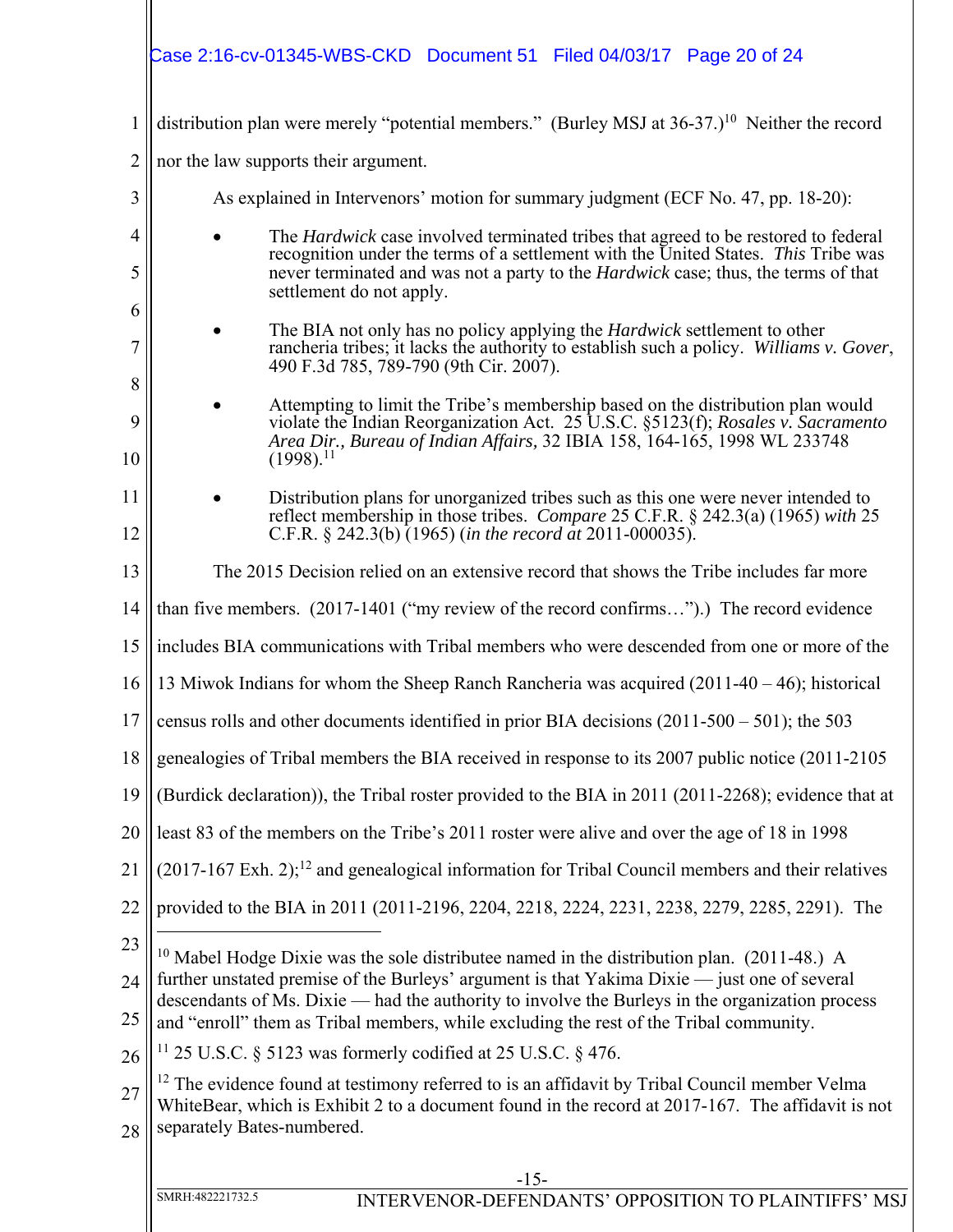# Case 2:16-cv-01345-WBS-CKD Document 51 Filed 04/03/17 Page 21 of 24

1 2 3 Burleys have not attempted to refute that evidence and have not shown that the Assistant Secretary's understanding of Tribal history, as described in the 2015 Decision, was inconsistent with the record. Their argument fails.

4

# **F. The Eligible Group "system" does not force the Tribe to reorganize.**

5 6 7 8 9 10 The Burleys claim the 2015 Decision improperly forces the Tribe to reorganize, with the participation of "potential" members, in order to receive federal benefits. This claim repeats the Burleys' circular arguments that the BIA's actions are improper because the Tribe is already organized, and that the Burleys can brand everyone but themselves as "non-members" arguments already rejected by the BIA, the IBIA and multiple courts. *See* 51 IBIA at 123; *Miwok III*, 5 F.Supp.3d at 98 n.4 (citation omitted)*.*

11 12 13 In any case, the 2015 Decision does not force the Tribe to reorganize; it states that any reorganization must involve the whole Tribal community — reiterating and applying wellestablished majoritarian principles that apply to the United States' relationship with this and other

14 tribes. (2017-1399 – 1400.) *Miwok II*, 515 F.3d at 1266-1268.

15

## **G. The validity of the 2015 Decision does not depend on the purpose for which the 1998 Resolution was adopted.**

16 17 18 19 20 21 22 23 24 The 2015 Decision stated that the 1998 Resolution undoubtedly seemed, at the time of its enactment, a reasonable mechanism "for establishing a tribal body to manage the process of reorganizing the Tribe." (2017-1401.) The Burleys claim this statement was inaccurate and that the 1998 Resolution was intended to establish a full-fledged government, not an interim body. (Burley MSJ at 34-35.) The Burleys are wrong — documents drafted and signed by the Burleys prove that the 1998 Resolution was intended to establish a "provisional government" (2011-183), "in order to pursue the formal organization of the Tribe" through adoption of a written constitution that would be approved by the BIA (2011-202).

25 26 27 28 But the characterization of the 1998 Resolution makes no difference to the validity of the 2015 Decision. The 2015 Decision found, based on the current record, that the United States will not recognize the General Council because the 1998 Resolution was adopted without the participation of the Eligible Groups. (2017-1401.) The 2015 Decision did not base its finding on

-16-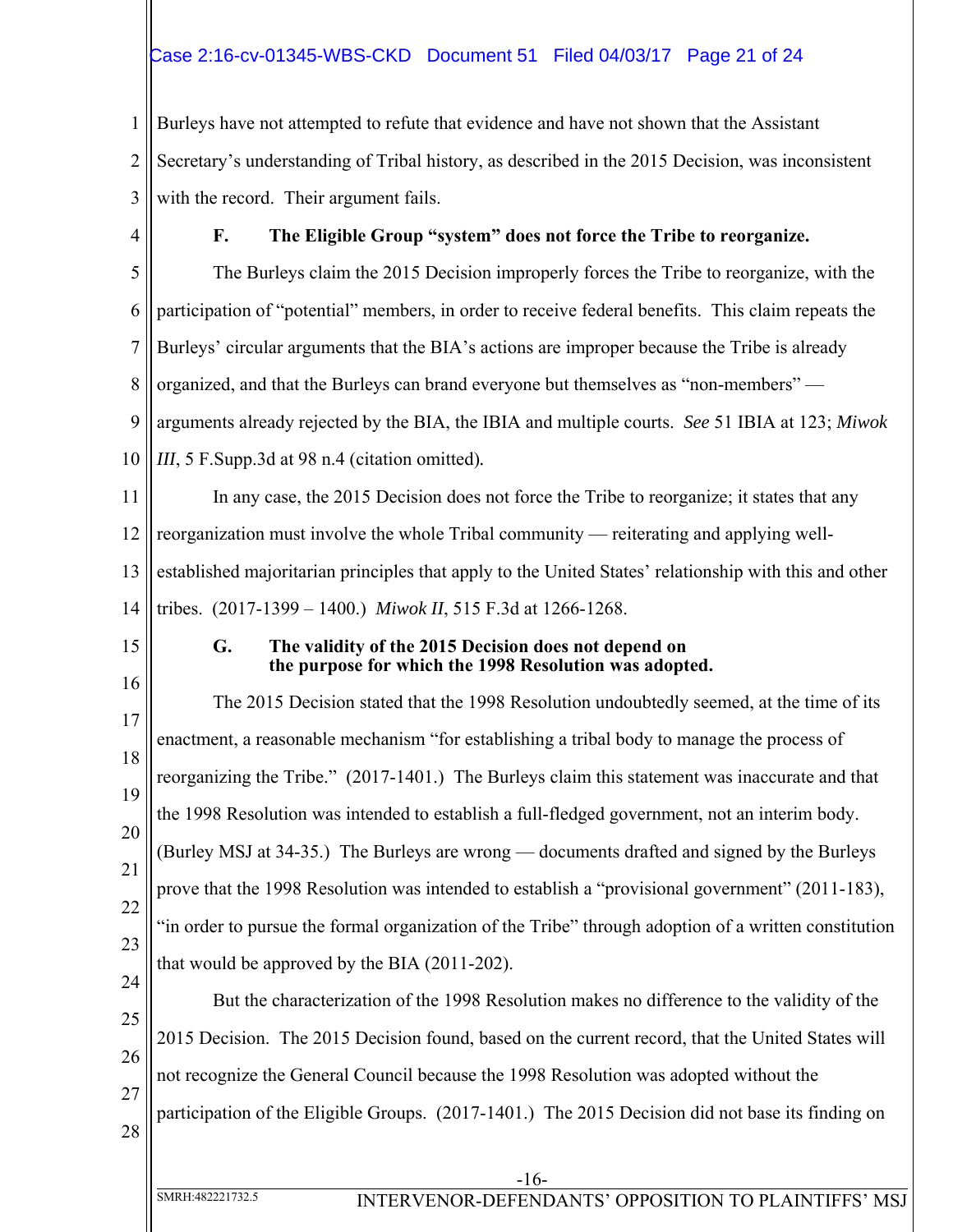# Case 2:16-cv-01345-WBS-CKD Document 51 Filed 04/03/17 Page 22 of 24

1 2 3 4 the purpose for which the 1998 Resolution was adopted. (2017-1401.) Whether or not the 1998 Resolution was *intended* to establish a permanent Tribal government, it failed to do so because "those who approved the 1998 Resolution … are not a majority of those eligible to take part in the reorganization of the Tribe." (2017-1401.)

5

## **H. The alleged motives of Yakima Dixie or Chadd Everone are irrelevant to the validity of the 2015 Decision.**

6 7 8 9 10 11 12 13 14 The Burleys spend much of their brief attempting to show that Yakima Dixie's challenges to the validity of the Burley government were motivated by a desire to "hijack" the Tribe so that Dixie and Chadd Everone could build a casino. (Burley MSJ at 40-47.) This smear campaign is baseless, and Intervenors note that the Burleys have filed two separate lawsuits accusing Chadd Everone of conspiring to "steal" the Tribe from them; their claims were dismissed in both cases. *California Valley Miwok Tribe v. The California Gambling Control Comm'n*, No. 3:15-cv-00622 (S.D. Cal. Sept. 11, 2015); *California Valley Miwok Tribe v. California Gambling Control Commission*, San Diego Sup. Case No. 37-2015-00031738 (Jan. 27, 2017).

15 16 17 18 19 20 21 Regardless, the alleged motivations of Mr. Dixie and his supporters are no more relevant to the validity of the 2015 Decision than are the Burleys' relationships with casino developers (2017- 1116 – 1117). Neither the 2004 and 2005 Decisions, nor the 2015 Decision based their findings on Mr. Dixie's motives, or on his statements that he did not resign as Chairperson of the General Council. None of the Decisions chose Mr. Dixie over Ms. Burley as the "leader" of the Tribe. Each of the Decisions rejected the Burleys' purported Tribal government because it was adopted without the participation or consent of the whole Tribal community. (2011-499, 2011-610, 2017- 1401.) Each Decision was reasonable and supported by the record.

22 23

## **I. Estoppel does not apply.**

24 25 26 27 28 The Burleys argue that Yakima Dixie is estopped from attacking the 1998 Resolution on the grounds that his brother Melvin did not sign the Resolution, because Yakima allegedly "misled" the BIA into believing that Melvin's whereabouts were unknown. The record refutes

SMRH:482221732.5 INTERVENOR-DEFENDANTS' OPPOSITION TO PLAINTIFFS' MSJ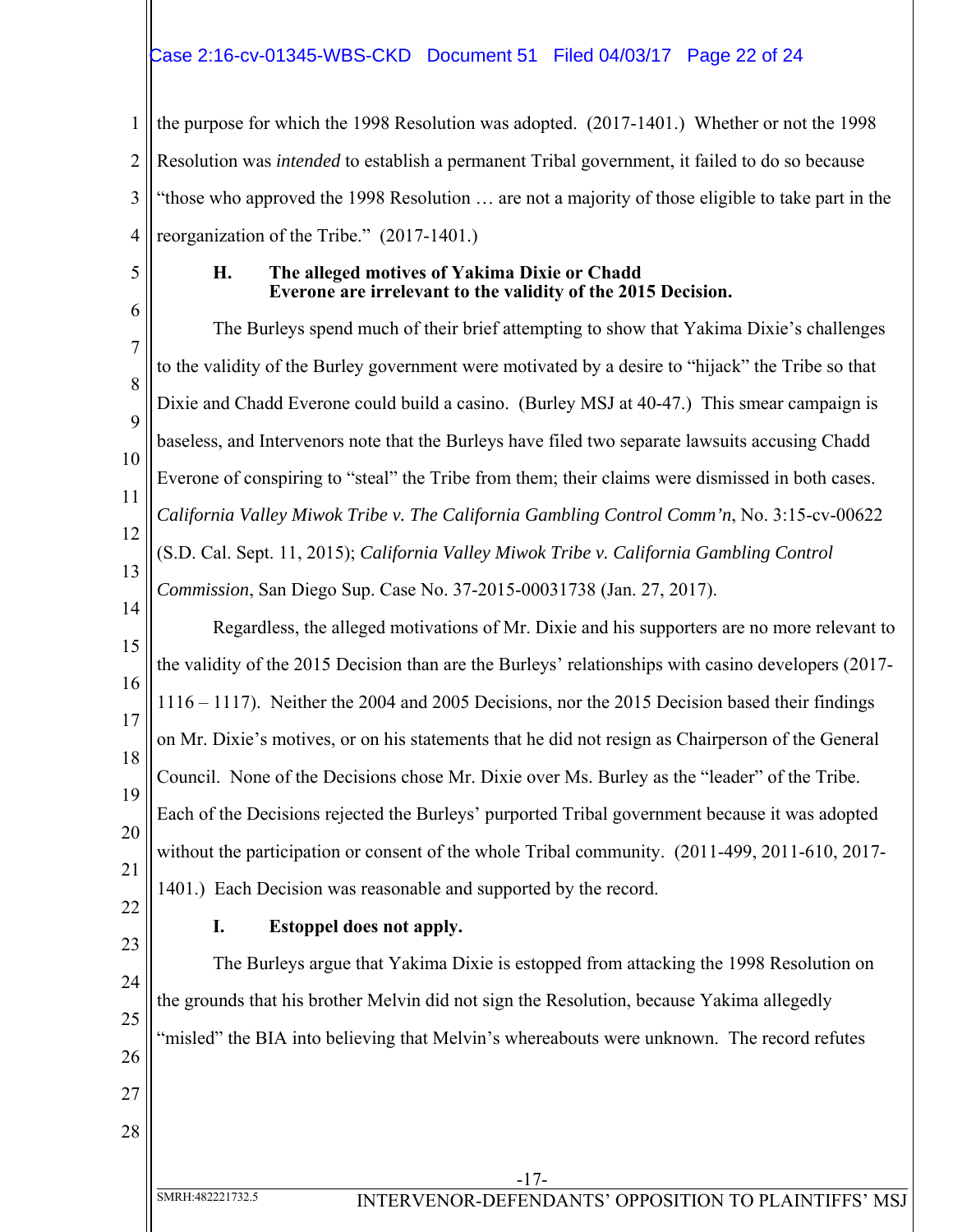# Case 2:16-cv-01345-WBS-CKD Document 51 Filed 04/03/17 Page 23 of 24

1 2 3 4 5 6 7 8 9 10 11 12 13 14 15 16 17 18 this claim.<sup>13</sup> Yakima told the BIA in 1998 that Melvin was "living in Sacramento somewhere" not that his whereabouts were unknown. (2011-127.) Yakima told the BIA that Velma WhiteBear "might know his address" and suggested the BIA "get in touch with her." (2011-131.) In addition to being false, the Burleys' argument has no bearing on the validity of the 2015 Decision. The Decision did not rely on the claim that Melvin Dixie was excluded from the adoption of the 1998 Resolution — in fact, it found that the BIA's actions in 1998 were "an appropriate step to the benefit of … Melvin," and it noted that Melvin died in 2009. (2017-1400 n.20). The 2015 Decision rejected the 1998 Resolution because it was adopted without the participation of the Eligible Groups (2017-1401), which include hundreds of individuals aside from Melvin Dixie (2011-2268). **IV. Conclusion**  The Burleys have not met their heavy burden of proving the 2015 Decision was arbitrary or capricious. The court should uphold the 2015 Decision under the Administrative Procedure Act's deferential standard of review and deny the Burleys' motion for summary judgment in its entirety. Dated: April 3, 2017 ROBERT J. URAM JAMES F. RUSK

19 20 21 22 23 24 25 26 27 28 -18- SMRH:482221732.5 INTERVENOR-DEFENDANTS' OPPOSITION TO PLAINTIFFS' MSJ ZACHARY D. WELSH SHEPPARD, MULLIN, RICHTER & HAMPTON LLP Attorneys for Intervenor-Defendants By /s/ James F. Rusk JAMES F. RUSK  $\overline{a}$ <sup>13</sup> The Burleys offer no record citation or other support for their bald assertion that Yakima Dixie "lied about" Melvin's whereabouts and "misled" the BIA. (Burley MSJ at 38-39.)